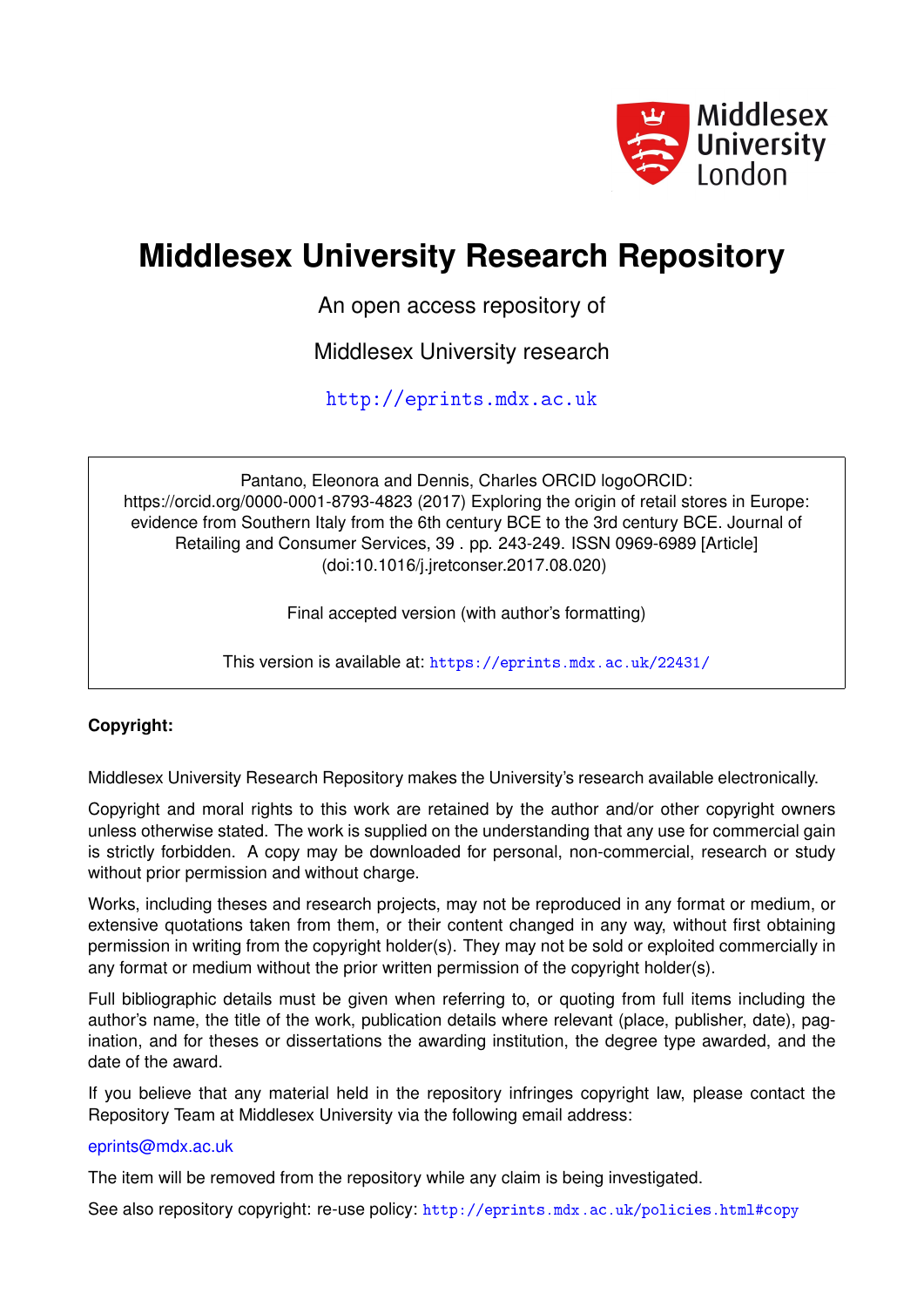## **Exploring the origin of retail stores in Europe: evidence from Southern Italy from the 6 th century BCE to the 3 rd century BCE**

**Abstract**. Retail literature reports considerable research on the role that technology has played in retailing as an enabler of change, with emphasis on the shifting of power from retailers to consumers. While scholarly attention has been paid mainly to investigating the current scenario in order to predict future trends and preview retail settings for the coming years, the origins of the retail process, in terms of physical space for selling activities and history of retailing as discipline of business history, is less investigated. Using qualitative data gathered through historical documents and archaeological findings, the present study goes back beyond modern retail settings to explore the origins of points of sales as early as the Magna Graecia period (600 BCE – 300 BCE). Such historical analysis not only offers an insight into the origin of the modern retailing, but also cast broader questions about the degree to which historical interpretations of the growth of retailing have been evolved, by emphasising that after 2000 years, there are still similarities. To the authors' knowledge, this current study is the first to extend the baseline for such an understanding back a further millennium or so.

#### **1. Introduction**

When consumers enter a (modern) store they seldom reflect about the huge changes occurred in retail practice in the course of history, especially when considering the technology enhanced services and the new technology touchpoints. Similarly, they do not reflect that the modern stores might still keep some similarities with the first historical examples of points of sale in Europe.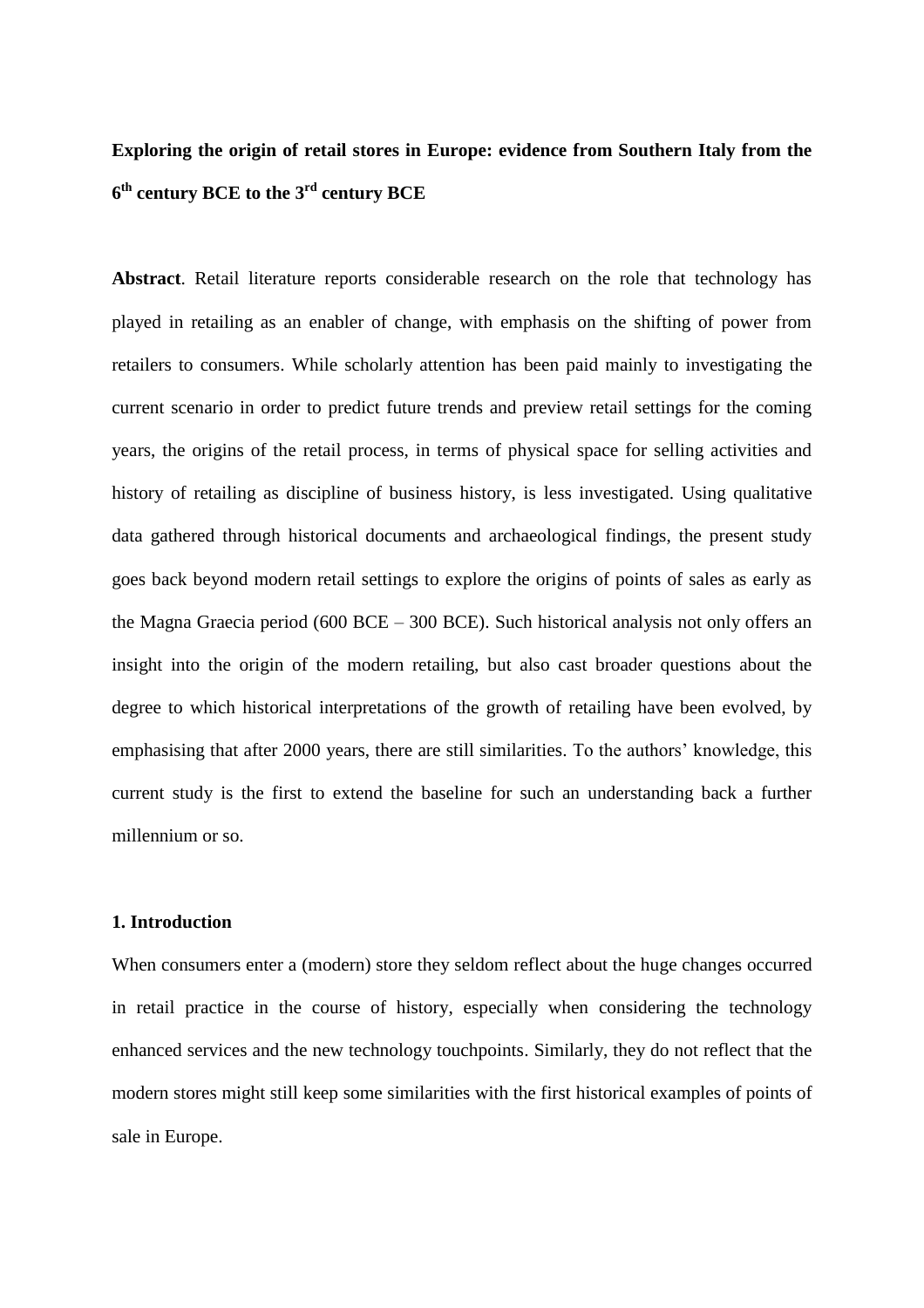Actual points of sale witness to constant changes prompted by continuous progress in technologies. These technological innovations can be viewed as enablers of change that dramatically modified the retail landscape (Hopping, 2000; Pantano et al., 2017), prompted by the need to provide new, entertaining experiences for consumers, while integrating leisure and retail (Jones, 1999), supported by a constant technology push to development of innovative consumer solutions based on the integration of advanced technology, which shows an increasing trend towards more technological-based retail settings (Pantano et al., 2017). Offering leisure facilities solicits consumers' interest and may encourage them to engage more purchases in the store (Jones, 1999). In particular, these technological innovations provide innovative, entertaining and interactive tools to search, compare, purchase and evaluate products (Pantano et al., 2017), through new services based on user-friendly interfaces and new modalities for interacting with products and physical sellers, while providing new multisensory shopping experiences able to attract more consumers and influence their buying decisions (Backstrom, 2011; Klein et al., 2016; Papagiannidis et al., 2017; Pantano and Gandini in press.).

For this reason, the role of technology and innovation management in the retail industry is increasing in importance among retail studies aiming to predict future trends and the evolution of the process (Johnson et al., 2015; Pantano et al., 2017). According to some authors, the focus on technology at the expense of knowledge of retail history might limit the understanding of the process of evolution (Poncin and Mimoun, 2014). At the same time, the attention to innovation of business historians and economists has focused more on the emergence of department stores and diffusion of points of sale, with emphasis on British regions during the eighteenth and nineteenth centuries (Hilton, 1998; Hodson, 1998; Fowler 1998; Stobart and Hann, 2004; Alexander, 2008; Mitchell, 2014). The origins of retail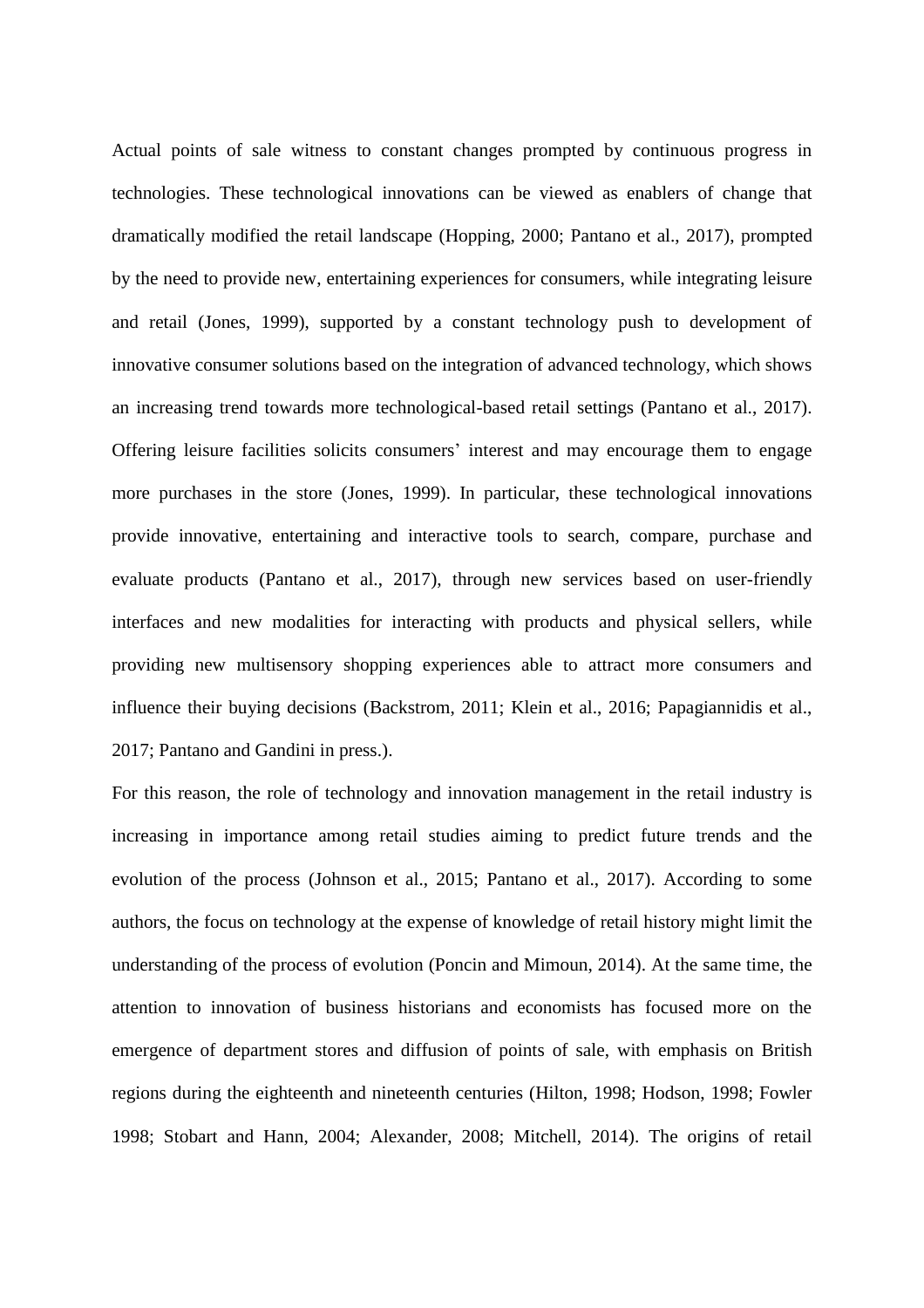processes, in terms of physical space for selling activities and history of retailing as discipline of business history, have been less investigated. To fill this gap, three main research questions are posed:

RQ1: Which is the historical period in European history witnessing the origin of a permanent and stable point of sale?

RQ2: What are the main characteristics of this "first" point of sale, and to what extent is this type of store similar/dissimilar to a modern one?

RQ3: What can modern retailers learn from the "first" point of sale?

Using qualitative data gathered through historical documents and archaeological findings, the present study explores retailing focusing on the origin of points of sale in the Magna Graecia period (600 BCE – 300 BCE), in order to advance understanding the relationships between modern and ancient stores and contribute to a fuller understanding of retail change.

The Magna Graecia period has been selected as it experienced some of the most important cultural and economic developments in European ancient history. In particular, the culture and politics of the period centred upon a geographical area in Southern Italy (approximating to the modern Calabria, Campania, Basilicata and Puglia region), which was colonized by Greeks from the  $8<sup>th</sup>$  century BCE, and represents a peak of culture, economics, politics and arts in history (as William Smith described in the *Dictionary of Greek and Roman Geography* published in 1854). The area has been considered as one of the main commercial centres in the ancient world, and one of the regions where retail marketing was established, or at least, first recorded (as the Greek historian Polybius, 200-118 BC, described in *The Histories*, book II. Line 39, which covered the period of 264-146 BC). Similarly, the history of what is now Italy has been considered of wide importance for European history and growth to solicit the interest of many business historians (Di Martino and Vasta, 2011; Felice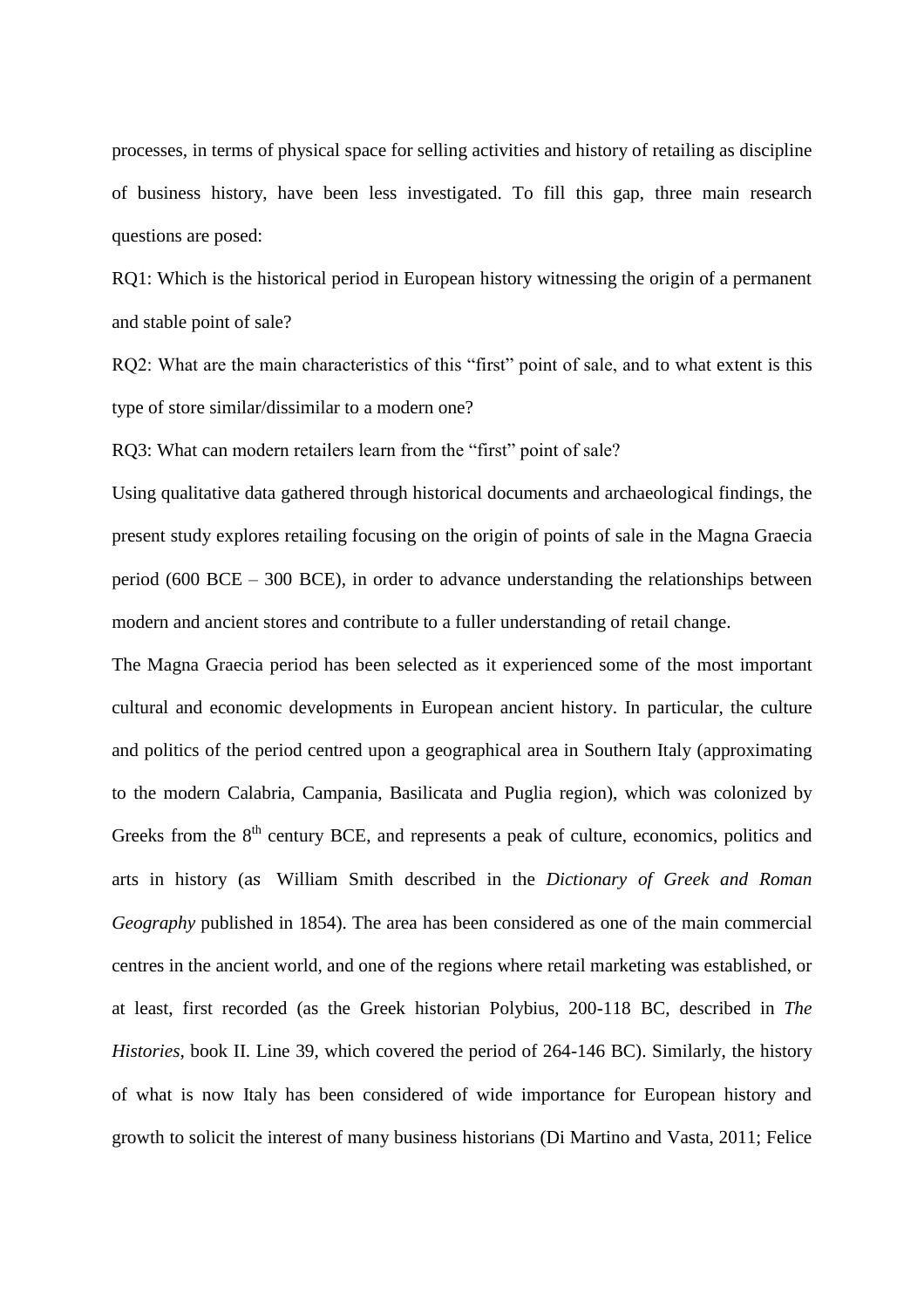and Vecchi, 2015; Nuvolari and Vasta, 2015). Despite these considerations, retail literature has almost ignored this period. Therefore, the reasons for choosing Southern Italy in this period are, first, that the economic and culture peaks make it a fundamental step in European history; and second, it shows an early example of forms of commerce moving from temporary locations within main squares in city centres to more permanent and stable places. However this area has attracted little research interest concerning commerce, retail and retail history. We propose that an understanding of the history of the Magna Graecia period supports managers in making more efficient predictions for investment and strategy (Batiz-Lazo et al., 2015; Pantano et al., 2017).

The remainder of this paper is structured as follows: in the next section the notion of point of sale is discussed through the lens of a brief review of modern points of sale characteristics. Following this, the paper addresses the points of sale format and growth in Magna Graecia. Finally, the paper compares the main features of ancient points of sale with the modern scenario, and draws tentative conclusions.

#### **2. Theoretical background**

Literature has largely investigated the attractiveness of a retail store and the subsequent influence on retail patronage (Yoo et al., 1998; Thang and Tan, 2003; Vrechopoulos et al., 2004; Oh et al., 2008; Pantano, 2016). The main drivers can be classified as (i) merchandise (Baker et al., 2002; Thang and Tan, 2003), (ii) store atmosphere (including design, lights, music, etc.) (Kotler, 1973; Roy et al., in press), (iii) service (Maglio and Spohrer, 2013; Demirkan and Spohrer, 2014; Papagiannidis et al., in press), (iv) accessibility (Goodman and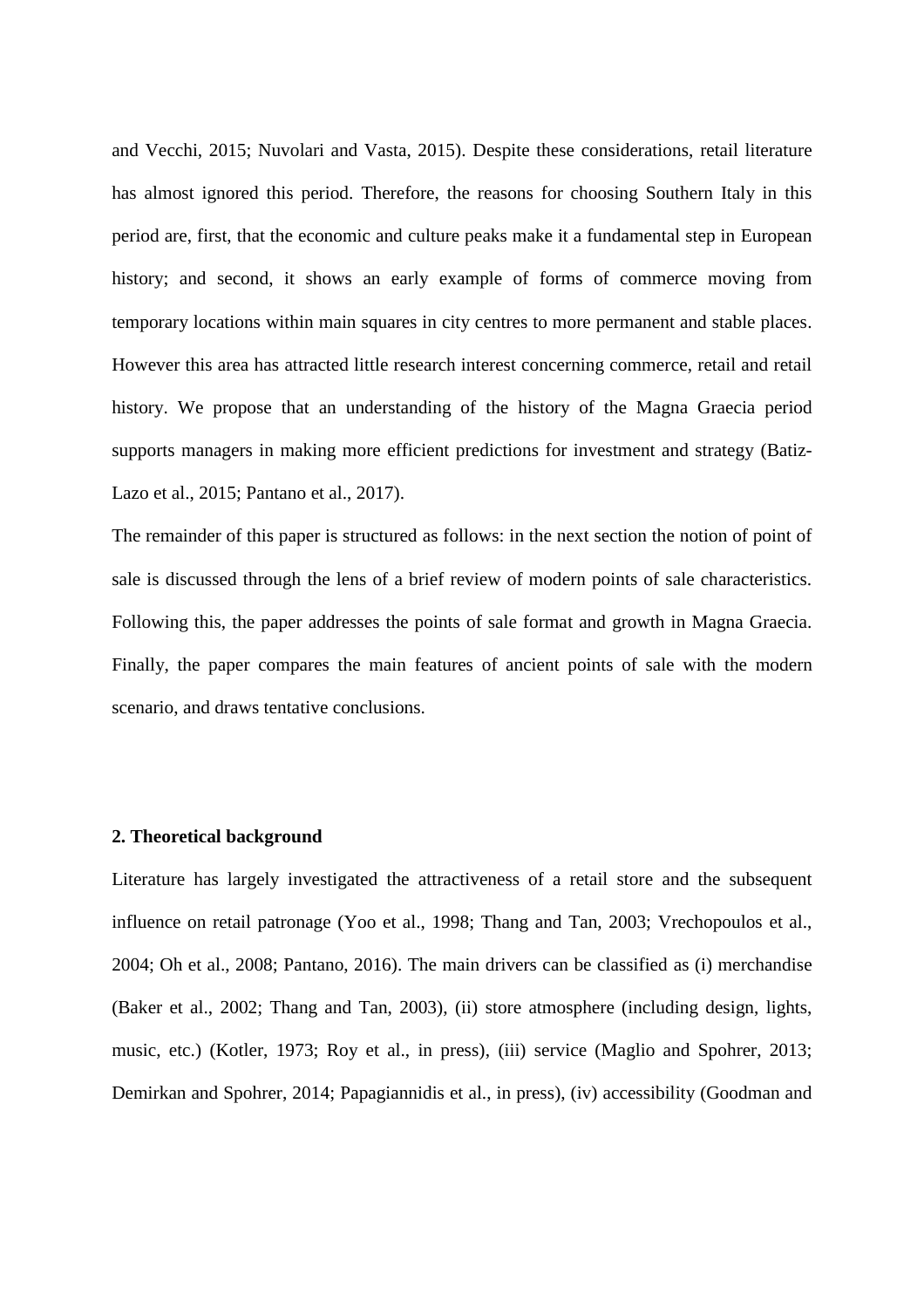Coiacetto, 2012; Teller and Scnedilitz, 2012), and (v) layout and store format (Vrechopoulos et al., 2004; Gonzales-Benito, 2005).

Merchandise includes product quality, availability and assortment of products and brands (Yoo et al., 1998; Thang and Tan, 2003). A strong merchandise mix provides a wide range of products for consumers who are therefore more likely to find products to satisfy their needs (Thang and Teller, 2003). For this reason, larger stores offering a bigger surface for displaying products might have an advantage over smaller ones, which need to make additional effort to reduce this gap, such as by exploiting mobile and digital technologies able to virtually enlarge the physical offer (Dennis et al., 2012; Demirkan and Spohrer, 2014; Hagberg et al., 2016; Papagiannidis et al., 2017). Store atmosphere is related to the environment displaying the merchandise and the ease of mobility within the store (Thang and Tan, 2003; Papagiannidis et al., 2017). The environment includes design elements such as lights, music, scent, etc. (Kotler, 1973; Thang and Tan, 2003; Poncin and Mimoun, 2014), which enhances the desirability of merchandise for consumers. The environment has been found to solicit an emotional reaction in consumers able to lead them to favourable responses (i.e. positive shopping behaviour). For instance, during festivals such as the Christmas / Winterval period or Saint Valentine's day, stores usually introduce red lights and trimmings to solicit a degree of passion in consumers and help motivate them to buy present for significant others.

The modern retail scenario is further characterized by a shift from traditional manufacturing dominant logic to service dominant logic, which promotes the development of service solutions to create value for consumers (Vargo and Lusch, 2004; Ordanini and Parasuraman, 2011; Maglio and Spohrer, 2013). Due to this increasing attention towards service, modern retail practices reflect the significant shift from a traditional face-to-face service to a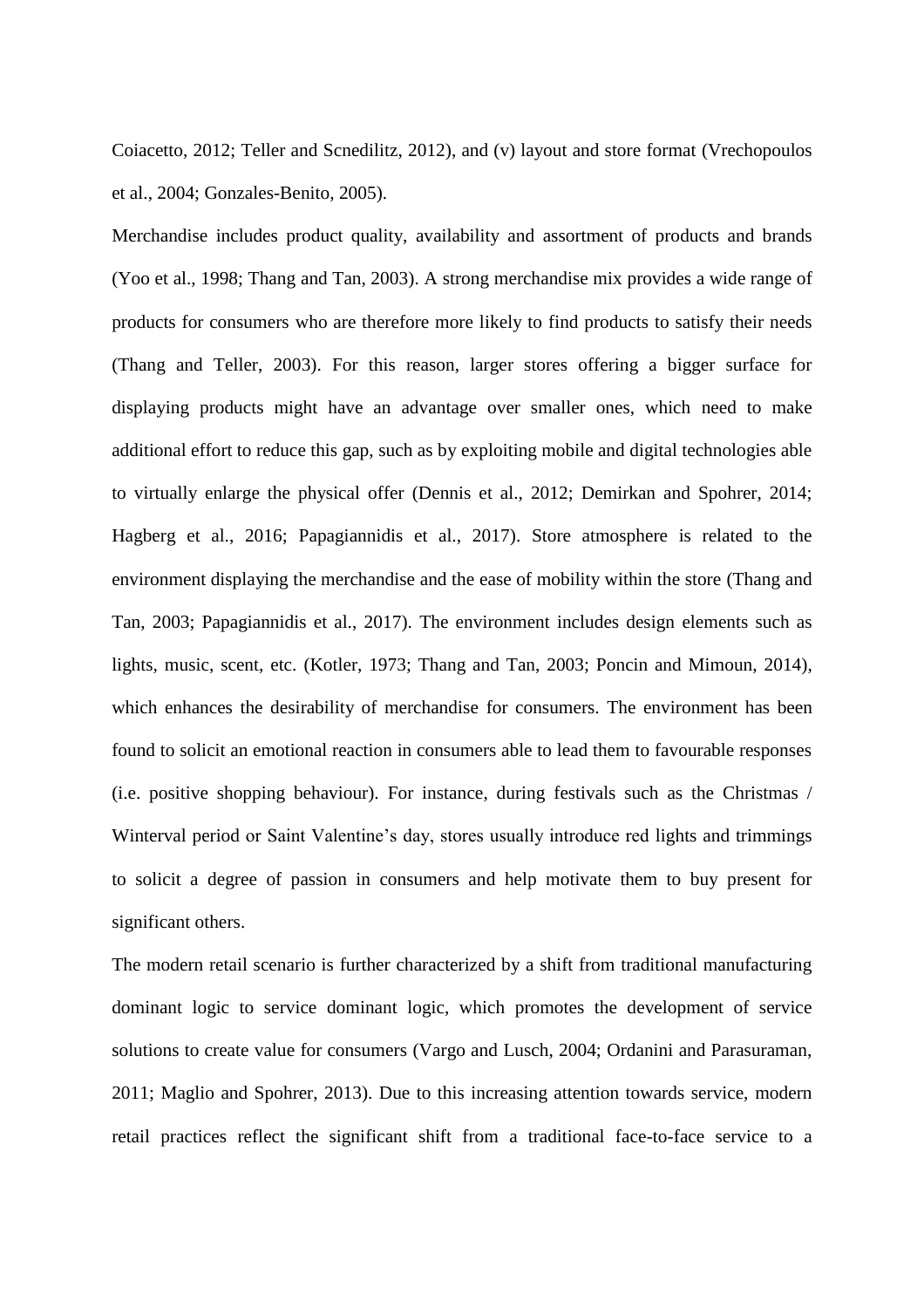technology-enriched one able to enhance shopping experience (Hagberg, 2015; Pantano et al., 2017; Bertacchini et al., in press.). As progress in technology accelerates and consumers become more conscious of their power, retailers try to differentiate their offer by providing smart consumer solutions based on technological innovation as opposed to stand-alone services or new products (Biggemann et al., 2013; Kang et al., 2015; Roy et al., in press). Therefore, the quality of service, with emphasis on in-store service, has become a fundamental part of retail management, which increasingly integrates with innovative technologies within the traditional service mix executed by traditional store retailers.

Concerning the accessibility, in terms of location, distance, etc., past studies in retail planning emphasize that it has a minor importance compared to store atmosphere (Oppewal et al., 1997; Teller and Reutterer, 2008; Teller and Elms, 2012). Similarly, important national and international retail chains clearly state their intention to be present in the most important commercial streets (pedestrian and otherwise), often by soliciting the opening of new franchised stores in the area where the prospective consumers footfall reaches a certain threshold (i.e. the US Starbucks for coffee, the Italian underwear brand Intimissimi, the Danish fine jewellery brand Pandora, etc.). Nevertheless, recent research emphasizes consumers' increasing interest in malls rather than shopping streets or other retail agglomerations (Goodman and Coiacetto, 2012), notwithstanding that the latter have beneficial effects on retail patronage (Teller and Scnedilitz, 2012). The development of efficient malls usually involves technologies to simulate the environment and virtually test it with consumers before the final design and build commences (Bruzzone and Longo, 2010). The accessibility of modern stores is further enhanced by new technologies that facilitate the creation of innovative stores based on digital and augmented technologies that can overcome the traditional boundaries of opening hours and fixed locations by offering virtual retail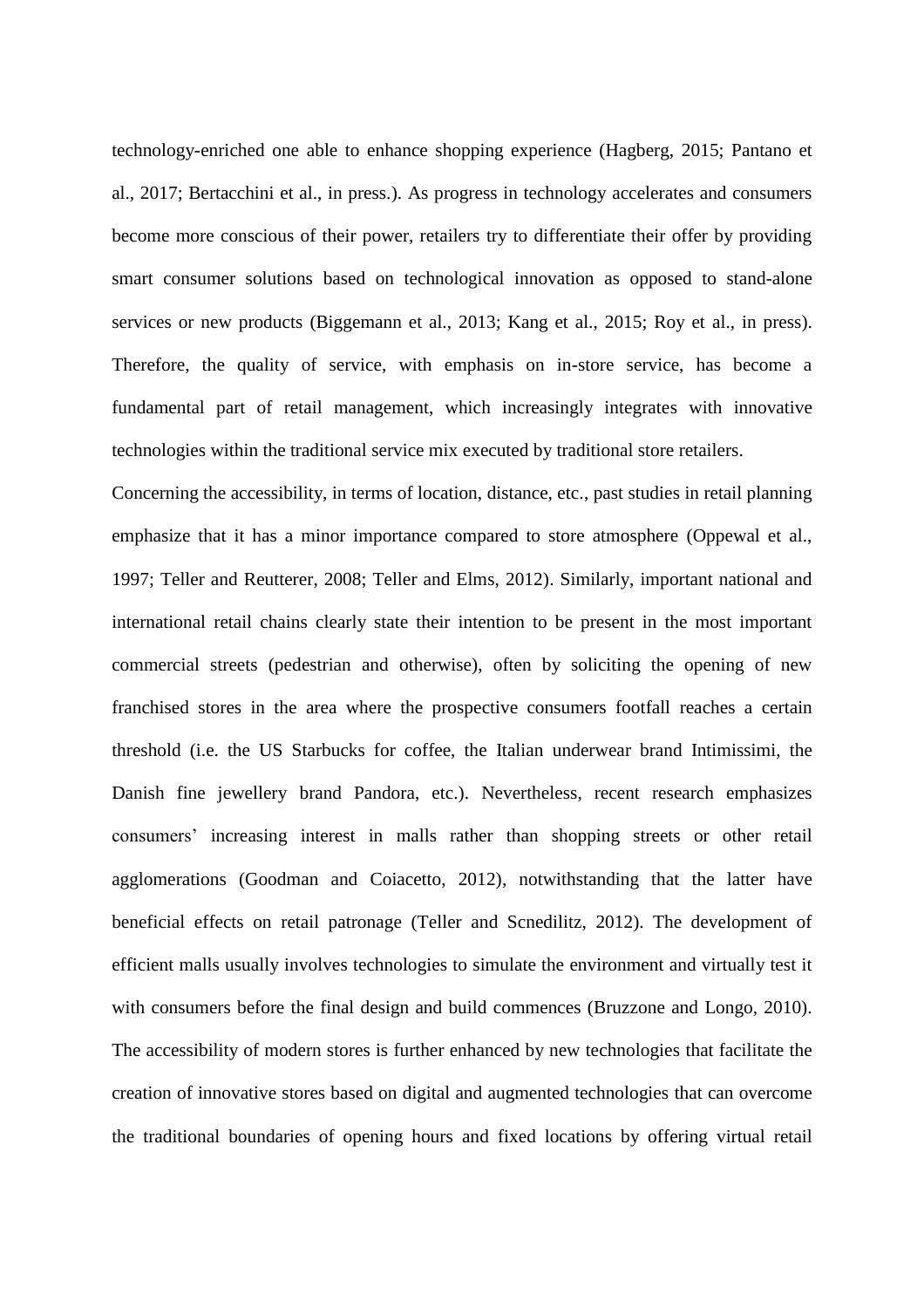environments that can be accessed 24/7, such as e-retail websites, mobile shopping apps, ubiquitous stores and so on (Demirkan and Spohrer, 2014; Hagberg et al., 2016; Pantano et al., 2017). As a consequence, the increasing diffusion of online stores requires new frameworks for the creation of virtual stores able to provide new virtual, efficient places for shopping (Vrechopoulos et al., 2004; Hagberg et al., 2016).

Moreover, studies devoted to the classification of store types underline the importance of this classification for understanding the evolution of store formats, market structures and consumer behaviour (Gonzales-Benito, 2005). Established theories suggest three main store layout typologies, each of one able to achieve different advantages (Vrechopoulos et al., 2004): (i) grid (a rectangular arrangement of displays and long aisles that generally run parallel to one another), (ii) freeform (an asymmetric arrangement of displays and aisles, employing a variety of different sizes, shapes, and styles of display), and (iii) racetrack/boutique (the sales floor is organized into individual, semi-separate areas, each built around a particular shopping theme in order to lead consumers to certain shopping routes or paths). Since the format is designed to address the needs of different consumers' segments (Tripathi and Dave, 2013), it is sensitive towards consumers' behaviour and preferences, and might evolve according to consumers' dynamics. The continuous evolution of formats and increasing trends of cross shopping behaviour among consumers (Carpenter and Moore, 2006; Pantano et al., 2017) further makes the actual scenario more complex.

#### **3. Data sources**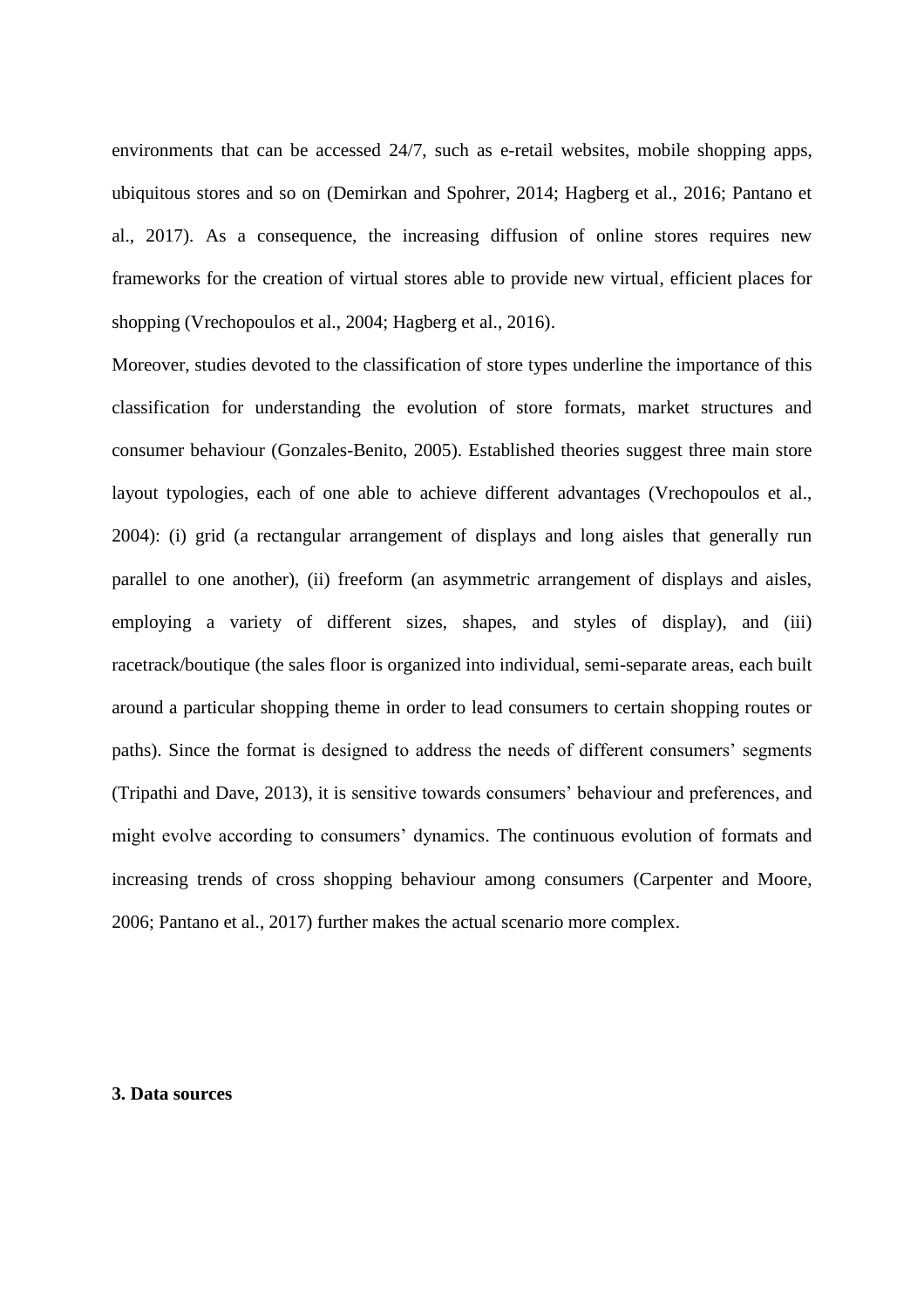The present work is supported by a series of historical studies dating back to the  $3<sup>rd</sup>$  century BCE and contemporaneous researches concerning citizens' lifestyles and the urban geography of the Magna Graecia historical period, based on archaeological findings. On one hand, these materials reflect the importance given to that period of history; on the other hand, they demonstrate the lack of knowledge of that period from a retailing perspective.

The data are qualitative in nature, reporting various aspects of ancient consumers' behaviours and commercial practices, collected from the archives of the University of Calabria (Italy), with emphasis on the data produced for the "Virtual Museum Net of Magna Graecia" project promoted by the Regional Operational Programme 2000-2006 (aimed at providing a unitary vision of archaeological heritage of the Magna Graecia period in Calabria), and the National Museum of Locri Epizefiri (Italy), which have been further triangulated with direct observations of the archaeological sites and interviews with archaeologists of the Magna Graecia period. Most of the documents consulted are available only in the Italian or Latin languages, *viz*, archaeological reports and (original) historical documents dating back to this period. In particular, during the interview (lasting from 30 to 50 minutes), we asked an archaeologist, with expertise of Greek archaeology, to explain the forms of commerce during the Magna Graecia period, the main characteristics, the difference with the previous forms in the classical Greek period (before Magna Graecia), and the features of the ruins of the points of sales and commercial district in Calabria, with emphasis on Lokroi. Each interview has been conducted in Italian and transcribed.

## **4. Retailing in Magna Graecia from the 6th century BCE to the 3rd century BCE**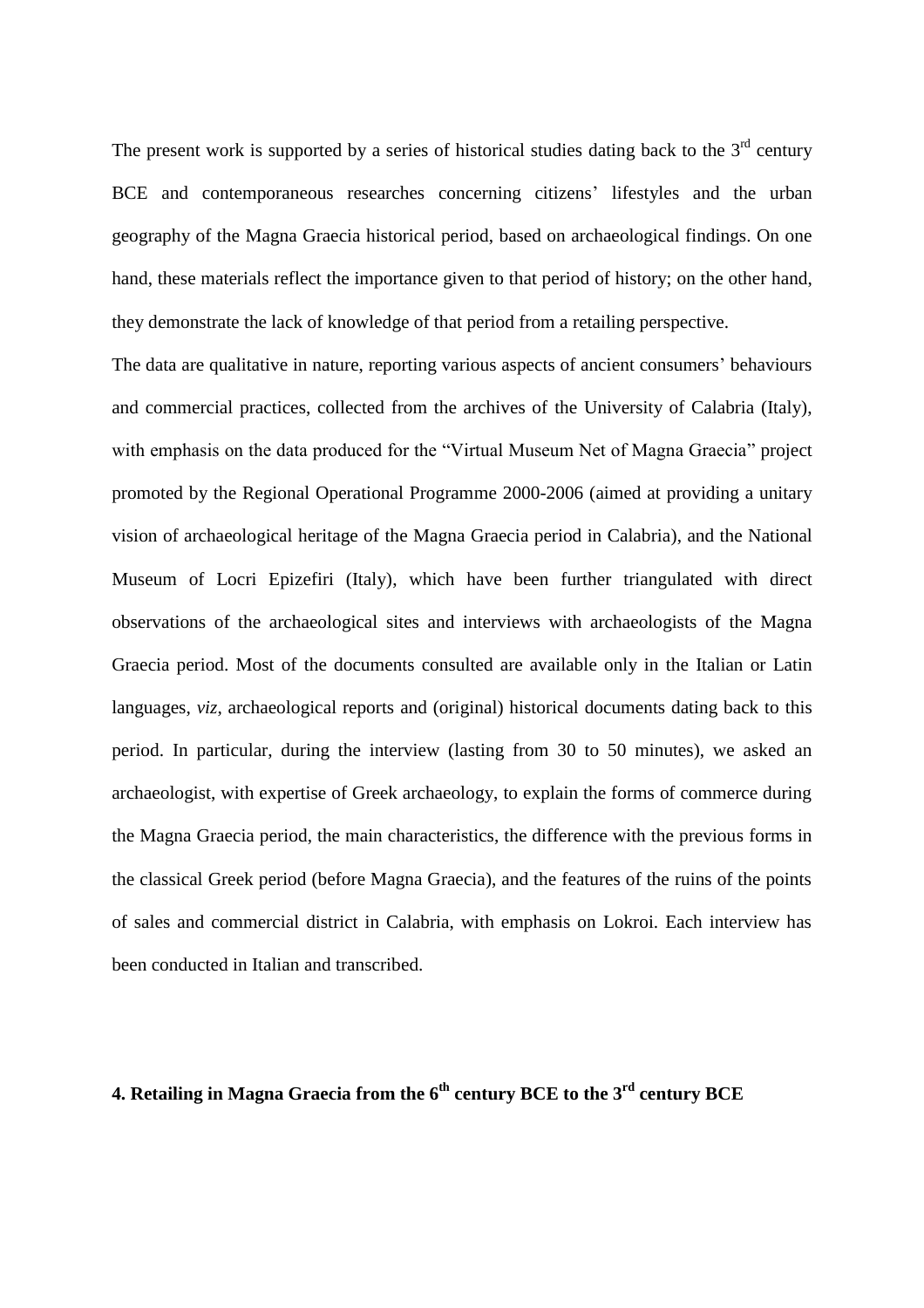Historians agree that the *Agora* represents the core of cities of the Hellenic world, including Magna Graecia. The *Agora* consisted of a central public space, a square where political and commercial activities took place, where local and imported products were sold (the term literally means "gathering place" or "assembly") (Thompson, 1972; Bertacchini et al., 2006). The Agora was a fixed open space where products were sold in a sort of "fair" and where also other activities also took place, presumably varying in locations within the square from day to day. From recent archaeological findings, other places for commerce have emerged. In fact, some goods were sold in fixed spaces surrounded by walls and covered by a roof. This work focuses on such fixed locations as they may represent precursors of the modern concept of a retail store.

Several excavations showed a large presence of ceramics, terracotta and gesso and tools devoted to their manufacture in (and only in) tightly delineated zones adjacent to holy areas (Barra Bagnasco, 1997). This finding has led archaeologists to hypothesize the presence of places devoted to the manufacturing of statues to satisfy the demand of votive offerings (small statues in terracotta or gesso to be offered to the gods) (Barra Bagnasco, 1989). The simultaneous combination of these elements only in certain areas suggests that these manufacturing places were located in one specific district where also the selling activity took place (Barra Bagnasco, 1997), that is, a retail agglomeration. Therefore, these agglomerations were specialized, single commodity shops, usually ceramics, terracotta and gesso.

A meaningful example is the district of *Centocamere*, part of the archaeological park of Lokroi Epizefiri, in Calabria (Southern Italy). According to archaeologists, this retail agglomeration was specialized in ceramic manufacturing, and was located close to the city gates (Barra Bagnasco et al., 1981) (Figure 1). A justification of this location might lie in the easier transport of raw materials to the production facilities combined with dispersion of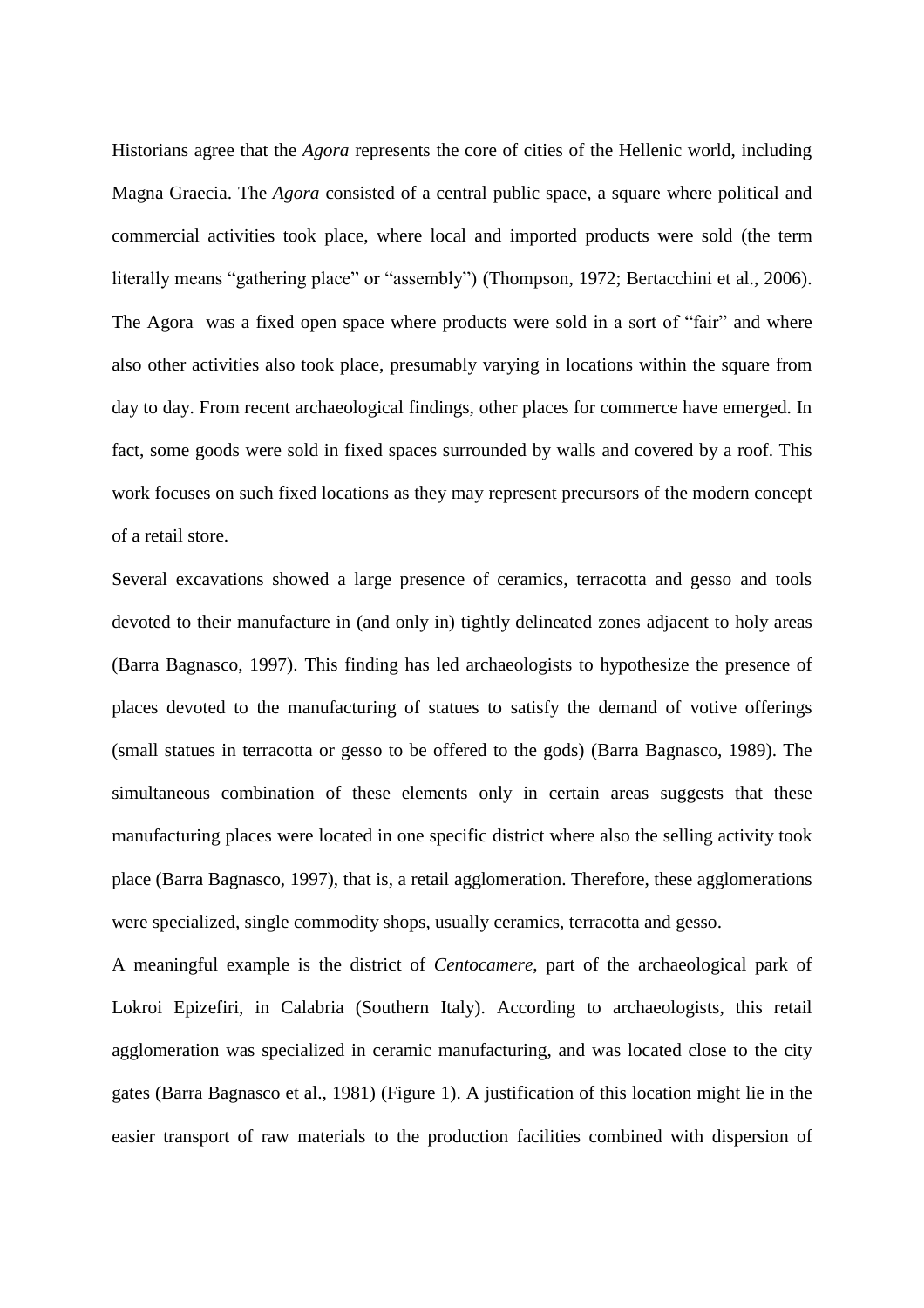smoke away from the city center to avoid the pollution generated during the crafting of ceramics.

The specific archaeological findings at the ruins of buildings in Centocamere indicate three different environments: private home, manufacturing, and selling (usually located on the central area). Thus, according to the archaeological findings, the stores were adjacent to both private homes and the artisans' manufacturing districts. In fact, excavations in this area have unearthed several elements of terracotta craft processing, and others devoted to the commercialization of the products. Thus, the further presence of particular furnaces and production equipment for clay craft leads archaeologists to conclude that the area was used for the production of ceramic goods.

Figure 2 shows an example of modern retail agglomeration, to graphically describe the extent to which the stores are similarly located on the main street devoted to the selling of goods. In particular, the Figure 1 relates to a section of Oxford Street in London, UK (0.4 km) where it is possible to identify 3 large department stores (Debenhams, House of Fraser, and John Lewis) and other stores from national and international retail chains like Disney Store, Boots (UK health and beauty store), Uniqlo (Japanese clothing store), Zara (Spanish clothing store) and so on.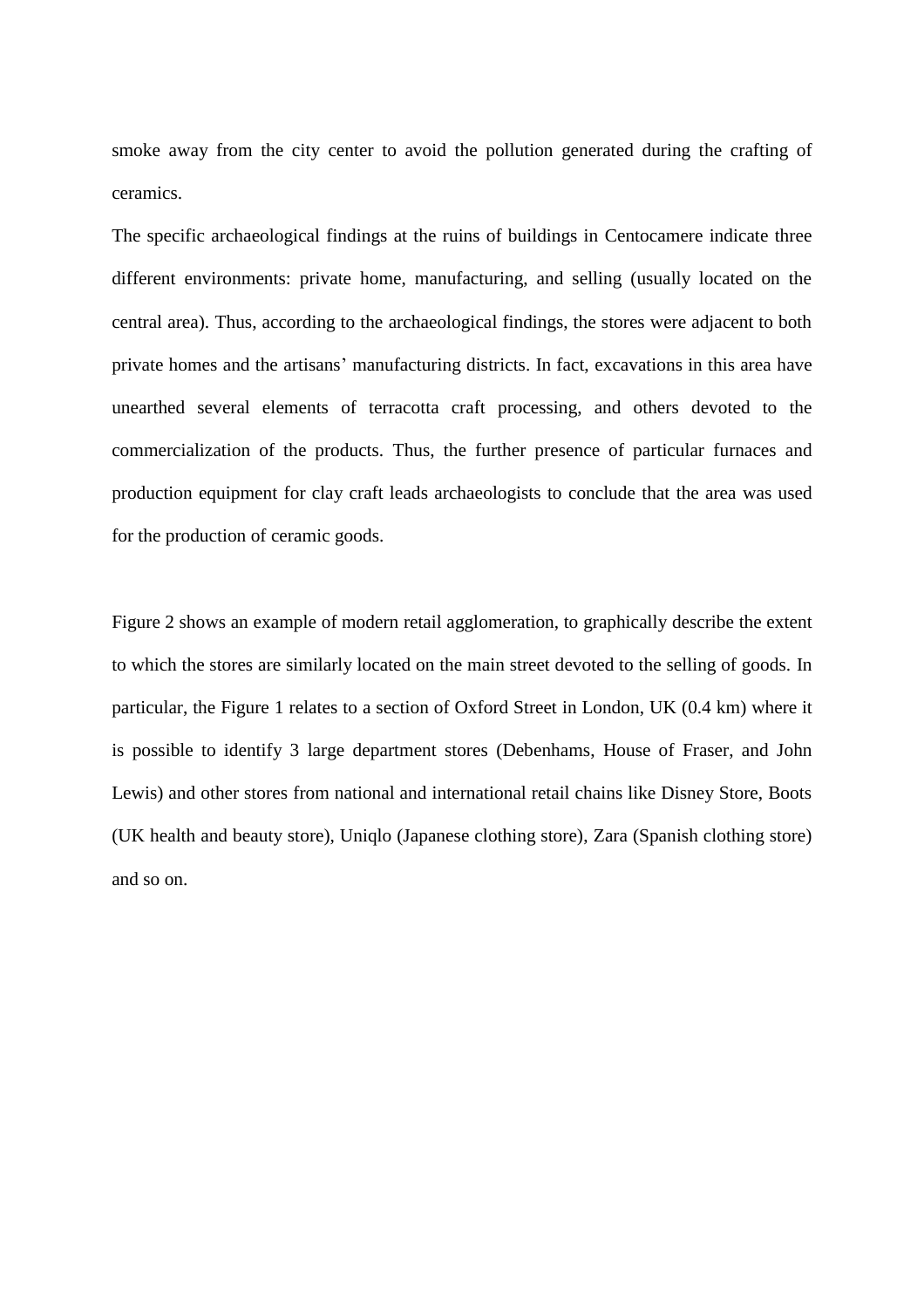

Figure 1: Example of modern retail agglomeration (Oxford Street, London, UK) Figure 2 shows an aerial photograph of the actual scenario of Centocamere. The highlighted part of the picture focuses on a specific retail environment within the manufacturing district.

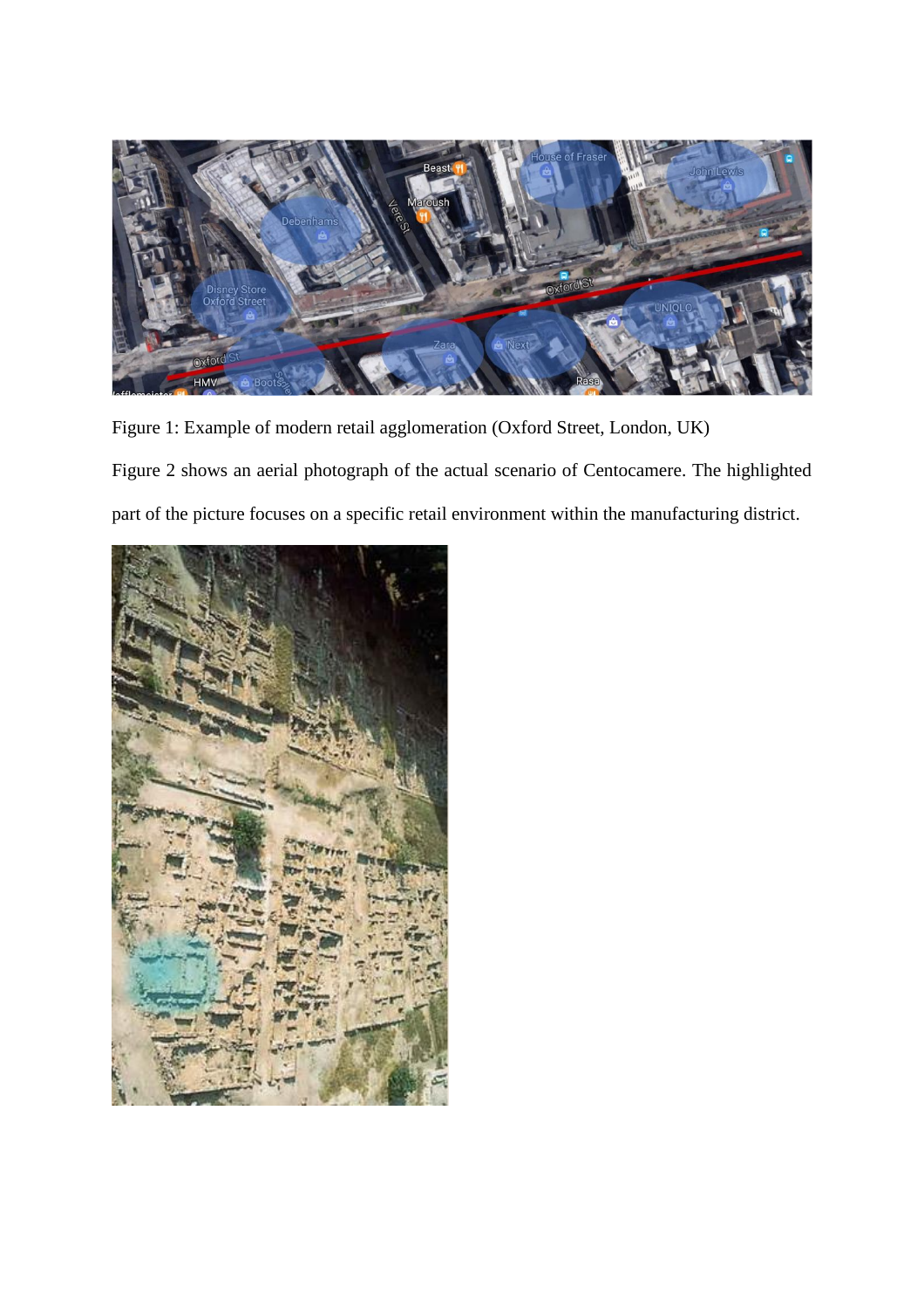Figure 2: Aerial photograph of retail agglomeration of Centocamere in Lokroi (Calabria, Italy). Adapted from Squitieri (2012).

Figure 3 shows more in detail the portion of Centocamere highlighted in Figure 1 focusing on a single store, connected to a house and manufacturing facility. The excavations reveal the stones as they appear in the picture, delimiting the different environments, measuring 47.5 metres. x 27.7 metres overall.



Figure 3: The excavated ruins of a store in the retail agglomeration/artisan district of Centocamere in Lokroi (Calabria, Italy). Courtesy of ESG-University of Calabria.

Specifically, a central environment included a courtyard with a floor, devoted to selling, representing the store, while two peripheral areas were devoted to manufacturing (identified from the ruins of ancient furnaces) and the private home. Thus, the commercial space was on the ground floor, well connected to the both manufacturing environment and private home, with easy access to the store through ground-level doorways.

Members of Evolutionary System Group at University of Calabria (Italy) have prepared a virtual reconstruction this environment starting from the above mentioned elements in Figure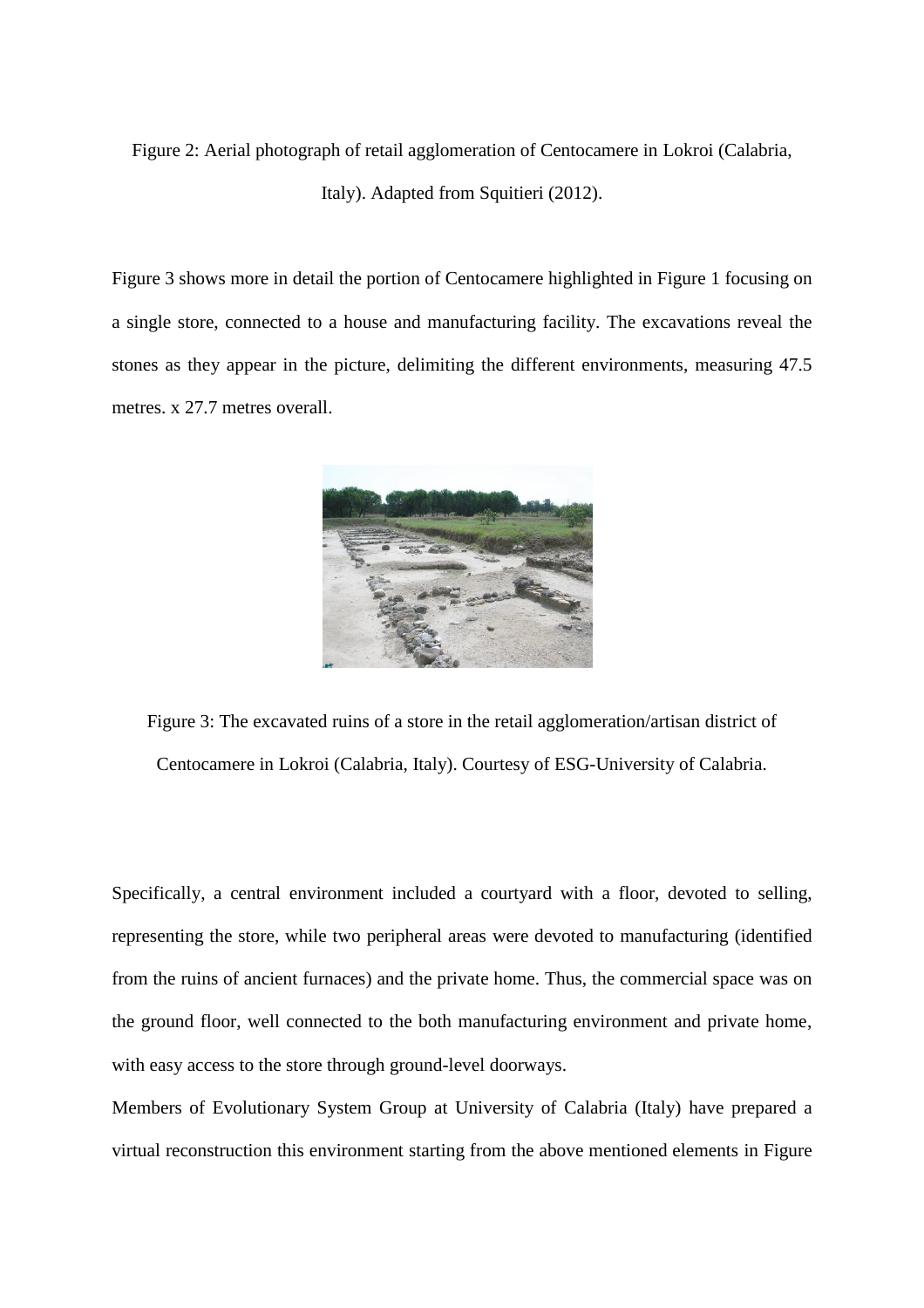3 (Figure 4), as it looked in the Magna Graecia period, where the central block of the building consists of the ancient store. Since current excavations did not elicit any materials suggesting the presence of windows/storefront windows and no historians mentioned any texts, we can hypothesize that these ancient stores were without storefronts or other signs, and thus advertising would have been mostly based on word of mouth communication.



Figure 4: Virtual reconstruction of a store in the artisan district of Centocamere in Lokroi (Calabria, Italy). Courtesy of ESG-University of Calabria.

#### **5. Discussion**

The growing interest in retail evolution and innovation (Hilton, 1998; Stobart and Hann, 2004; Alexander, 2008; Teller and Reutterer, 2008; Goodman and Coiacetto, 2012; Hagberg et al., 2016; Pantano et al., 2017) is encouraging scholars and practitioners to develop new, more efficient frameworks to manage and predict retail change. This present study offers insights into a period of development and expanding commerce, which can aid understanding of retail processes, by extending the reach back beyond that of prior studies on retail history that mainly focus on the UK in the  $18<sup>th</sup>$  and  $19<sup>th</sup>$  centuries (Alexander and Akehurst, 1998;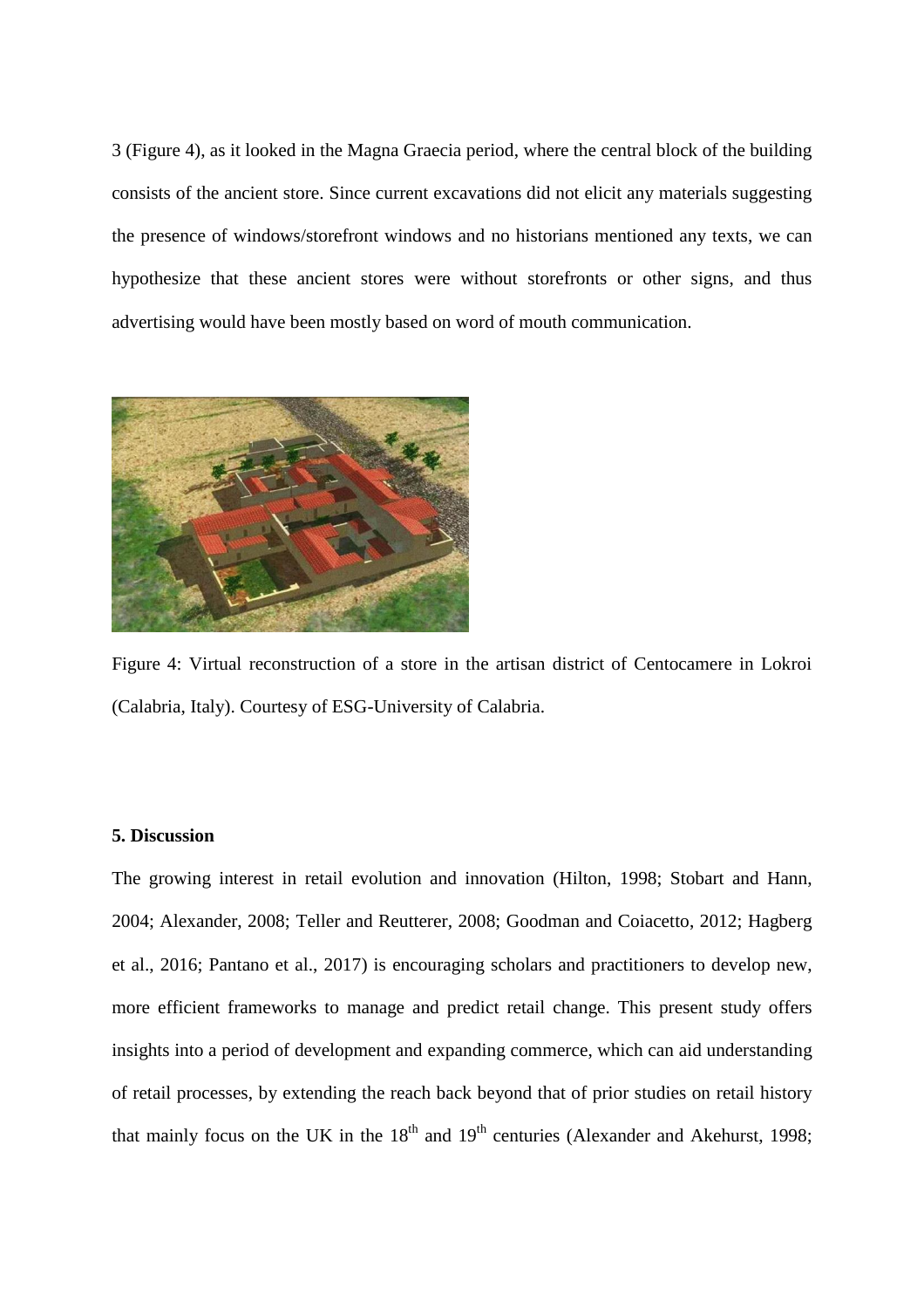Fowler, 1998; Hilton, 1998; Hodson, 1998; Stobart and Hann, 2004; Alexander, 2008; Mitchell, 2014). The Magna Graecia period was a rich period for culture, arts and commerce for the ancient world that warrants more investigations from a marketing perspective concerning the origin of retailing with emphasis on the point of sale. The current research demonstrates that the Magna Graecia period, more than 2,000 years ago in Southern Italy, offered a preliminary form of stores devoted to selling non-food products. Therefore, this historical period represents the starting point of the retail industry related to a fixed space, in other words stores, in Europe. These early environments provided the features of ancient specialist retailing, mainly based on a single specialist product type, with similar layouts and size, and limited to retail agglomerations at one specific district within the city. The antecedent forms of commerce, as known in ancient Greece, were related to a sort of fair, the Agora, thus not limited to a fixed space.

By the Magna Graecia period, society had made fundamental progress in retail practices, perhaps driven by evolution in response to market trends and technical progress. So it is particularly telling to note that, despite continuing change over millennia, it is still possible to observe important similarities between the ancient form of the point of retail sale and a modern equivalent. Hence, the outline of the early stores in Europe supports a more comprehensive view of the retail evolution in terms of (i) merchandise, (ii) store atmosphere, (iii) service, (iv) accessibility, and (v) layout and format.

In relation to the merchandise, it is clear that stores in the early stage of evolution were devoted to selling only one product category (usually ceramics), so typical product ranges have widened subsequently. In that period, producers retailed their own products, leading us to hypothesize that each store was based on a single product category produced by a single *firm/brand*. The modern scenario that aims to satisfy customers with optimum merchandise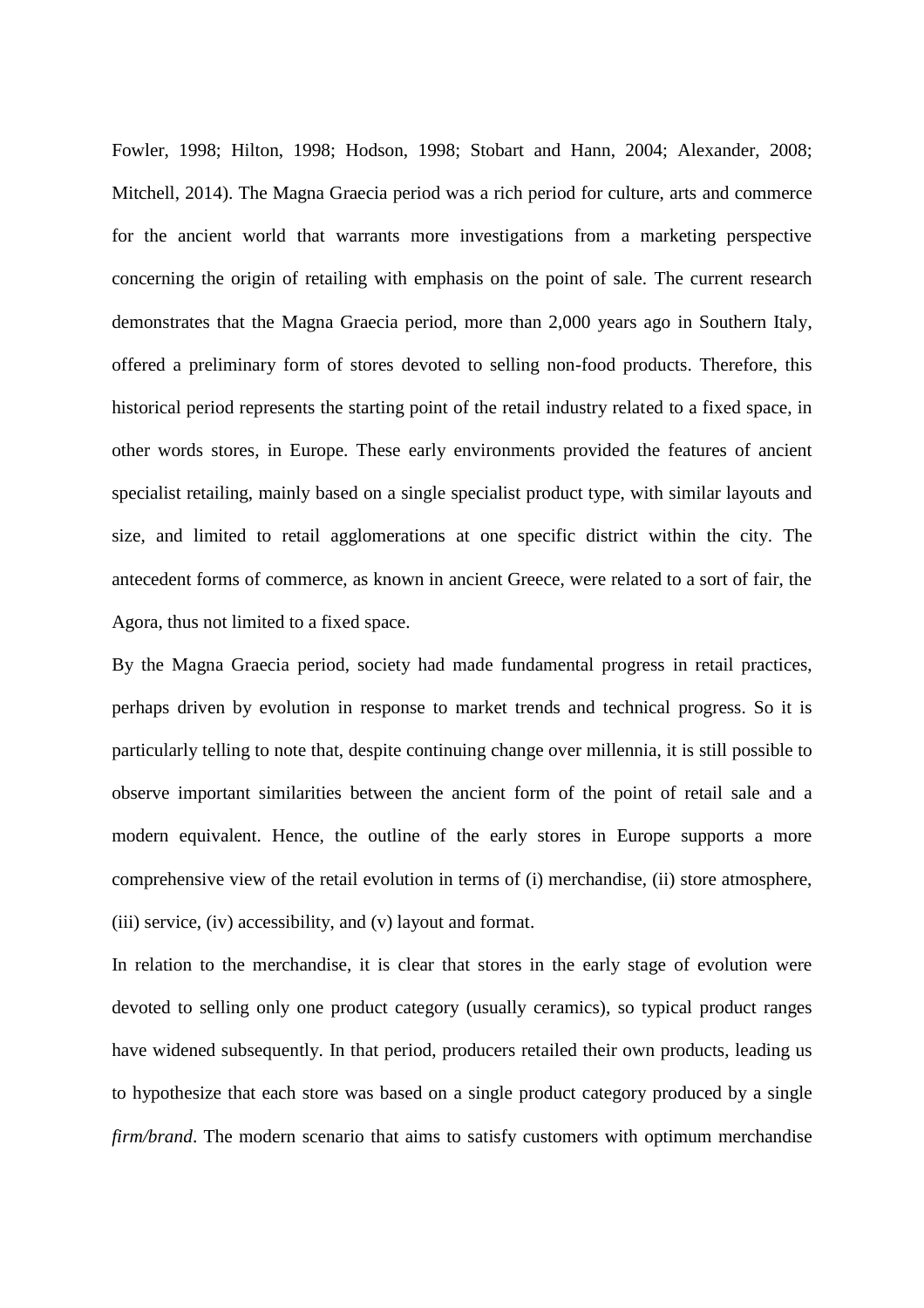mixes (Baker et al., Thang and Tan, 2003) is the result of an evolutionary process that started from the selling of only one non-food product category/brand and developed towards including a wider offer, while the role of retailer and producer have since become clearly separated in most cases.

Store atmosphere in terms of light, music, colors, design, aroma etc. is an essential ingredient of successful retail mixes in current research and practice (Kotler, 1973; Thang and Tan, 2003; Poncin and Mimoun, 2014), yet the current excavations are silent on this important aspect of retailing. Nevertheless, the excavations are still in progress (not only in Calabria but also within the other Italian regions included in the area), and it is therefore hoped that evidence on store atmospherics in the era may emerge in the future. Since the retailers of the particular product category were located within the same area and the available evidence indicates similar characteristics, it can be hypothesized that stores were differentiated by service. This means that the relationships between retailer and consumer could have been the element of the retail mix with the greatest impact on the success of the choice of the store and of the purchase process. Traditional human-based service is evidenced in response to the challenges of retail modernisation prompted by continuous progress in technology (Hopping, 2000; Dennis et al., 2012; Demirkan and Spohrer, 2014; Hagberg et al., 2016; Pantano et al., 2017; Savagiannidis et al., in press.). Although both scenarios largely employed a physical seller for the success of interactions, the modern one further adds technology to the traditionally-delivered service (Demirkan and Spohrer, 2014). Similarly, the modern retail scenario offers virtual stores that can be accessed 24/7 through the Internet and mobile devices overcoming the traditional opening hours, although data on the opening hours of the ancient scenario is absent. Since each store was connected both with the manufacturing place and private home, we can imagine that the opening times may have been related to the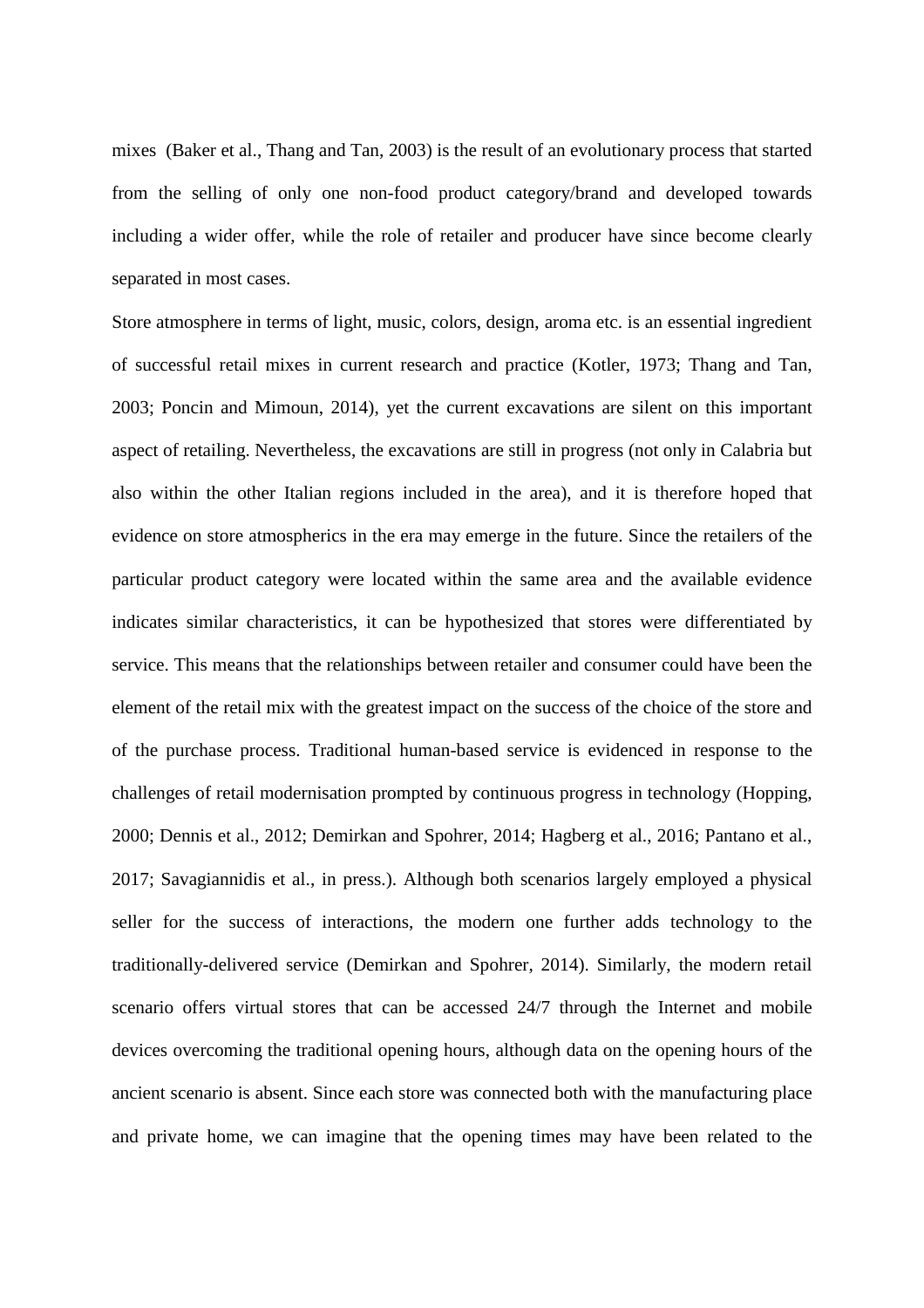timings of the craft processes or private habits of the owner/retailer. Recent studies demonstrate beneficial effects emerging from the development of retail agglomerations for both retailers and consumers (Teller and Elms, 2012; Teller and Scnedilitz, 2012), in line with the Magna Graecia scenario where retail stores devoted to a certain product category were located within the same district. The main similarities between the ancient and modern scenarios concern (i) the overarching importance of the consumer-vendor relationship, as a main driver of retailer success, and (ii) retail agglomeration. In fact, recent studies still find this form of retailing to be successful, as witnessed by the push to develop department stores, shopping malls, outlet villages, etc. (Gonzalez-Benito, 2005; Teller and Reutterer, 2012; Goodman, Coiacetto, 2012; Teller and Scnedilitz, 2012). On the other hand, modern points of sale differ in a number of ways, including retailer mix, merchandise mix, layout and format, all of which tend to be more varied in the modern store (Gonzalez-Benito, 2005; Carpenter and Moore, 2006; Tripathi and Dave 2013). In contrast, ancient ones usually had a regular, rectangular shape, presumably due to their specialization in only one product category that should be found easily even without the need to compare with other brands. Therefore, different store layouts have been developed after the  $3<sup>rd</sup>$  century CE (after the end of Magna Graecia period), presumably when stores enlarged their offers with more products, categories and different brands/producers.

Findings further show a major difference between the modern and the ancient scenarios concerning the locations. While modern points of sale can be placed in several zones of cities (notwithstanding the preference for a zone with high pedestrians flow or within a shopping mall), during the Magna Graecia period all the stores devoted to the same product category were located in the same district (retail agglomeration). Since the points of sale were adjacent to the points of manufacture, usually these areas were outside or on the edge of the city due to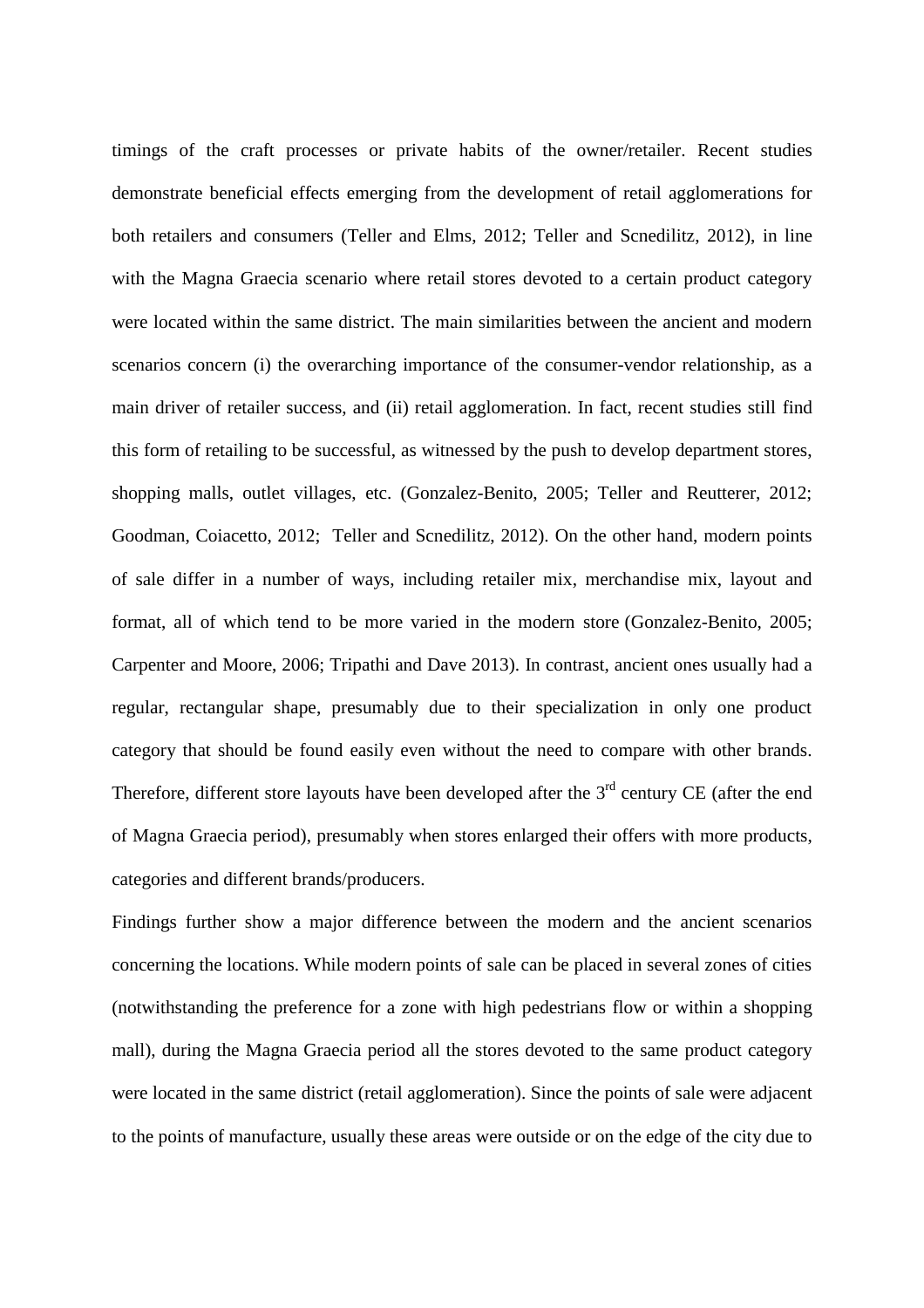the pollution emerging from the crafting process, and the necessity of easy and fast access to the necessary water required for the manufacturing processes.

| <b>Features</b>   | <b>Modern store</b>                                                                                                                                                                                                                                                                                                             | Magna Graecia store (VI cent. BCE - III cent. CE)                                                                                                                                                                                                                                                                                                                                   |
|-------------------|---------------------------------------------------------------------------------------------------------------------------------------------------------------------------------------------------------------------------------------------------------------------------------------------------------------------------------|-------------------------------------------------------------------------------------------------------------------------------------------------------------------------------------------------------------------------------------------------------------------------------------------------------------------------------------------------------------------------------------|
| Merchandise       | Most stores have a huge<br>variety of products and<br>brands                                                                                                                                                                                                                                                                    | Limited to one product category, with some parallels<br>with today's factory outlet stores (e.g. Poole Pottery<br>in the UK specializes in ceramics and has an artisan<br>production facility<br>site),<br>on<br>specialized<br><b>or</b><br>manufacturing districts (e.g. Murano glass production<br>in Murano-Venice in Italy, diamonds factories and<br>retailers in Amsterdam). |
| Store atmosphere  | Attention to light, music,<br>color, design, aroma etc.                                                                                                                                                                                                                                                                         | No data found                                                                                                                                                                                                                                                                                                                                                                       |
| Service           | Choice between human-<br>based<br>and technology<br>based touchpoint                                                                                                                                                                                                                                                            | Human-based touchpoint                                                                                                                                                                                                                                                                                                                                                              |
| Accessibility     | Most known retail brands<br>presence on streets and<br>shopping malls with the<br>highest<br>number<br>of<br>prospective<br>consumers<br>flow.<br>Shifting from ad hoc<br>retail agglomerations to<br>shopping<br>malls,<br>with<br>emphasis on tenant mix,<br>experiential<br>service.<br>retail, and e-store 24/7<br>shopping | Retail agglomerations (specific districts), always on<br>the ground floor, similar in concept to traditional<br>unplanned retail areas that still survive into the<br>present day                                                                                                                                                                                                   |
| Layout and format | Regular<br>irregular/<br><b>or</b><br>asymmetric, according to<br>product categories and<br>shopper flow goals                                                                                                                                                                                                                  | Rectangular in shape, no windows and connected to<br>the private home and artisan production facility.                                                                                                                                                                                                                                                                              |

Table 1: Comparison between modern stores and historical ones dating back to the Magna

Graecia period ( $6<sup>th</sup>$  century BCE to  $3<sup>rd</sup>$  century CE).

#### **6. Conclusions and future research**

As would be expected in the light of the temporal difference, our research shows similarities

and differences between the retail mixes of Magna Graecia stores and modern stores. It is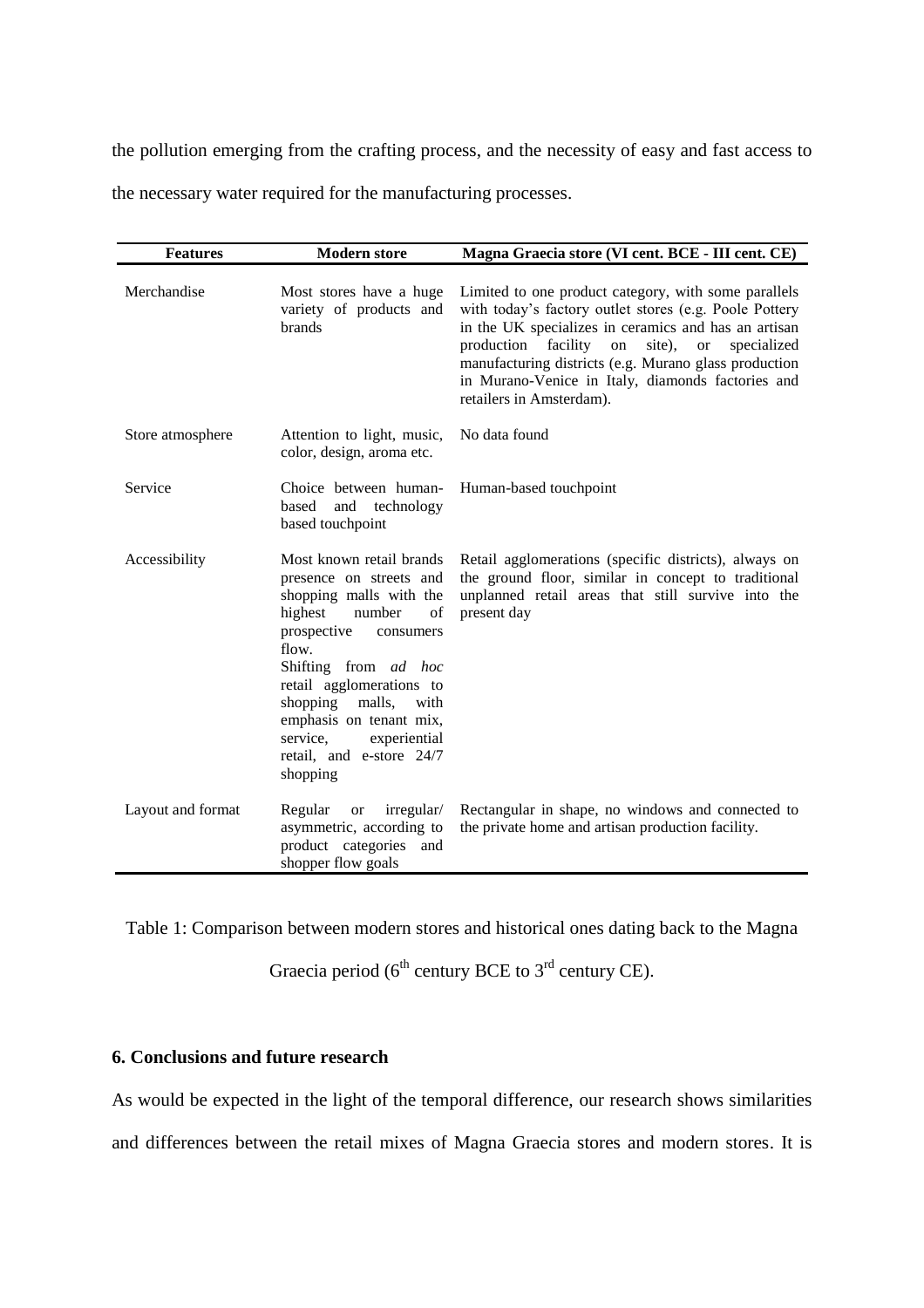thus all the more striking that the consistent pattern of retail agglomerations (specific districts), always on the ground floor, is similar in concept to traditional unplanned retail areas that still survive into the present day. As retailing entered the modern age, retailers have been slow to embrace innovations (Mitchell, 2014; Pantano et al., 2017). To the authors' knowledge, this current study is the first to extend the baseline for such an understanding back a further millennium or so. After 2000 years, there are still similarities. It is therefore reasonable to hypothesize that future disruptive change to these consistent features is unlikely. This paper thus provides an important contribution to the retail literature for better understanding retail change and evolution.

Finally, our research contributes to the debate towards the Italian role in European history and growth (Di Martino and Vasta, 2011; Felice and Vecchi, 2015; Nuvolari and Vasta, 2015), by highlighting a still under-investigated topic, the role of Magna Graecia in Southern Italy in the growth of modern retailing.

The findings also have implications for practitioners, in providing an understanding of how retailing is evolving. Online and mobile channels are growing in popularity but are unlikely to fully replace physical/traditional retail stores, which have which still persist in particular districts (i.e. shopping malls, outlet villages, main pedestrian routes, etc.), in similar formats to those of more than 2,000 years ago, by still obliging retailers to find new strategies to differentiate the offer. We speculate that the differentiation in Magna Graecia was based on service, since the excavations indicate that the products were similar in terms of manufacturing, store size, raw materials, etc. For this reason, an efficient integration of technology would result in competitive advantage for modern retailers. Moreover, the specialization in a particular product typology, such as the ceramics has some parallels with today's factory outlet stores (e.g. Poole Pottery in the UK specializes in ceramics and has an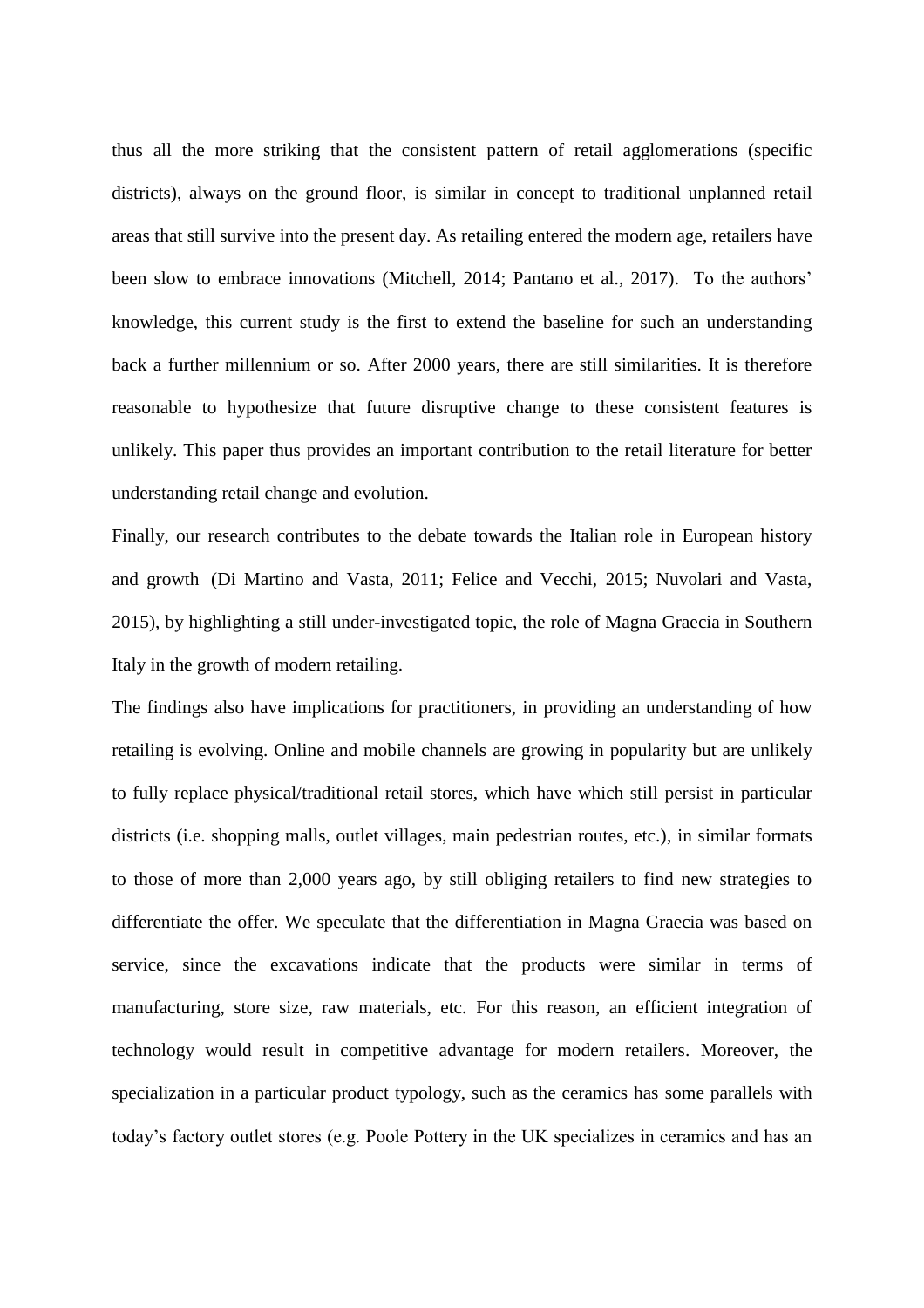artisan production facility on site), or specialized manufacturing districts (e.g. Murano glass production in Murano-Venice in Italy, diamonds factories and retailers in Amsterdam, etc.), by representing a particular form of retailing still successful, characterized by the importance of service to differentiate the offer from the competitors.

In common with studies concerning more recent periods, this paper is subject to limitations, especially in respect of the availability of objective data at a temporal remove. Since the archaeological excavations are still in progress, archaeologists are not yet able to estimate the number of stores present in the district or the amount of products on sale. Similar districts have been found in others cities of Magna Graecia (e.g. in Herakleia, Basilicata, Italy). Findings lead archaeologists to speculate on the possible existence of bigger cities than the ones discovered to date, raising the intriguing possibility that further excavations might discover bigger, more varied stores or more extensive retail agglomerations.

This study is limited in that it is based on observations of archaeological findings and the data is therefore subject to interpretation by archaeologists and other experts such as museum curators. Future studies might provide more physical details of the store structure, such as the layout (e.g. number and position of shelves), advertising, store atmosphere, services and so on.

The present study is also limited in focusing on a specific historical period in Europe  $(6<sup>th</sup>$ century BCE to  $3<sup>rd</sup>$  century CE). It is possible that in the same period in other parts of the world, such as ancient China and Persia, different forms of stores might have emerged or, indeed, the practice of retailing might date to earlier than 2,000 years ago. Further research is recommended to compare retail history and evolution in the same historical period or even earlier in different geographical locations.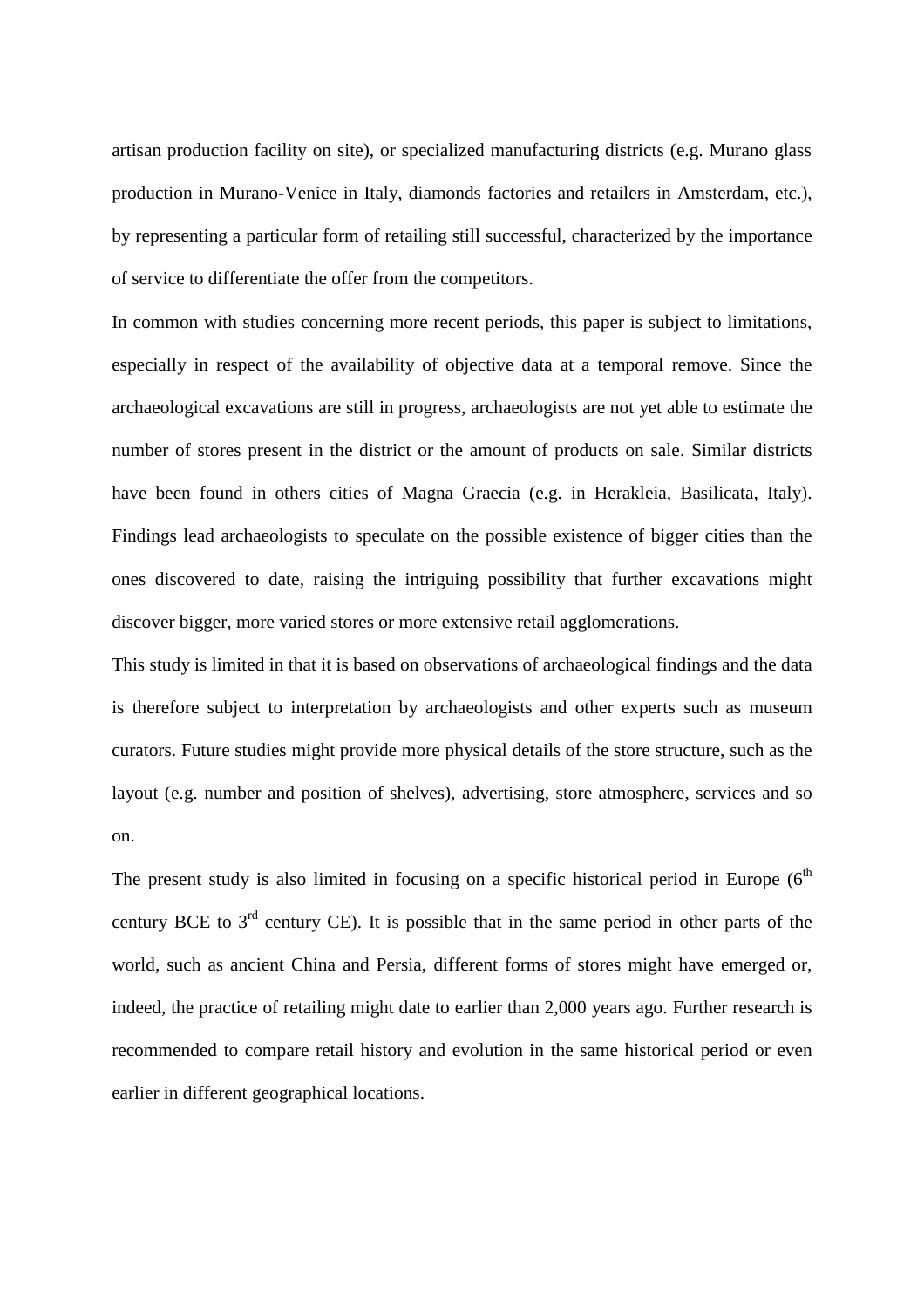#### **7. Acknowledgments**

Authors would like to thank ESG research group, Prof. P. Pantano and Prof. E. Bilotta (University of Calabria, Italy) for providing the access to archives and information useful for the present research.

#### **References**

Alexander, A. "Format development and retail change: supermarket retailing and the London Co-operative Society," *Business History* 50, no. 4 (2008): 489-508.

Alexander N., Akehurst G. (1998). "The Emergence of Modern Retailing, 1750–1950," *Business History,* 40(4), 1-15.

Arnolds M.J., Reynolds K.E. (2003). "Hedonic shopping motivations," *Journal of Retailing* 79 (2), 77-95.

Backstrom K. (2011). "Shopping as leisure: an exploration of manifoldness and dynamics in consumer shopping experiences," *Journal of Retailing and Consumer Services*, 18 (3), 200- 209.

Baker J., Parasuraman A., Grewal D., Voss G.B. (2002). "The influence of multiple store environment cues on perceived merchandise value and patronage intentions," *Journal of Marketing*, 66 (2), 120-141.

Barra Bagnasco M., Casoli A., Chiari G., Compagnoni R., Davit P., Mirti P. (2001). "Mineralogical and chemical composition of transport amphorae excavated at Locri Epizephiri (southern Italy)," *Journal of Cultural Heritage*, 2 (3), 229-239.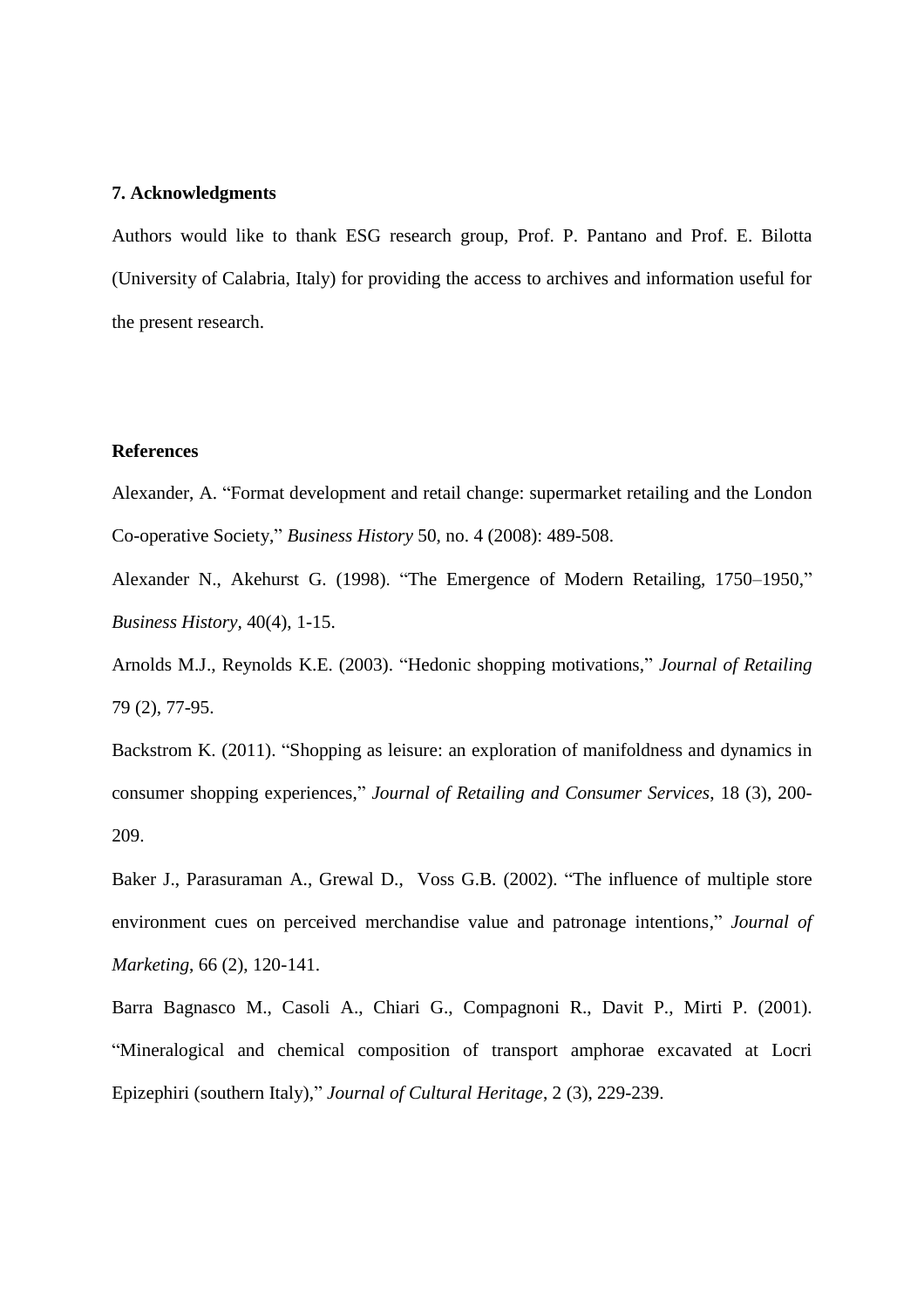Barra Bagnasco M. (1997). "Osservazioni su officine e produzione a locri epizefiri: l'esempio delle terrecotte con zeus fulimante," in *Le moulage en terre cuite dans l'antiquité*, ed. A. Muller, Villeneuve D'Ascq: Presses Universitaires du Septentrion, 207- 232, quotation at p. 212.

Barra Bagnasco M. (1989). "Aspetti di vita quotidiana a Locri Epizefiri," in *Locri Epizefiri, III*, Firenze: Le Lettere, 5-40 quotation at p. 32.

Barra Bagnasco M., Branca M.E., Conforto L., Nicoletti M., Palmieri A.M., Taddeucci A. (1981). "Imported and locally produced ceramics at Locri Epizephiri: results of spectrochemical analyses: chemical considerations on the thermal treatment of raw material and weathering of ceramics," *Revue D'Acheometrie Annee,* 1(1), 19-27.

Bátiz-Lazo B., Haigh T., Stearns D. L. (2014). "How the Future Shaped the Past: The Case of the Cashless Society," *Enterprise and Society*, 15, 103-131.

Bertacchini P.A., Bilotta E., Di Bianco E., Di Blasi G., Pantano P. (2006). "Virtual Museum Net," *Lecture Notes in Computer Science*, 3942, 1321-1330.

Bertacchini, F., Bilotta E., Pantano P. (in press). "Shopping with a robotic companion," *Computers in Human Behavior*.

Biggemann S., Kowalkowski C., Maley J., Brege S. (2013). "Development and implementation of customer solutions: a study of process dynamics and market shaping," *Industrial Marketing Management*, 42, 1083:1092.

Bruzzone A.G., Longo F. (2010). "An advanced system for supporting the decision process within large-scale retail store," *Simulation*, 86 (12), 742-762.

Carpenter J.M., Moore M. (2006). "Consumer demographics, store attributes, and retail format choice in the US grocery market," *International Journal of Retail & Distribution Management*, 34 (6), 434 - 452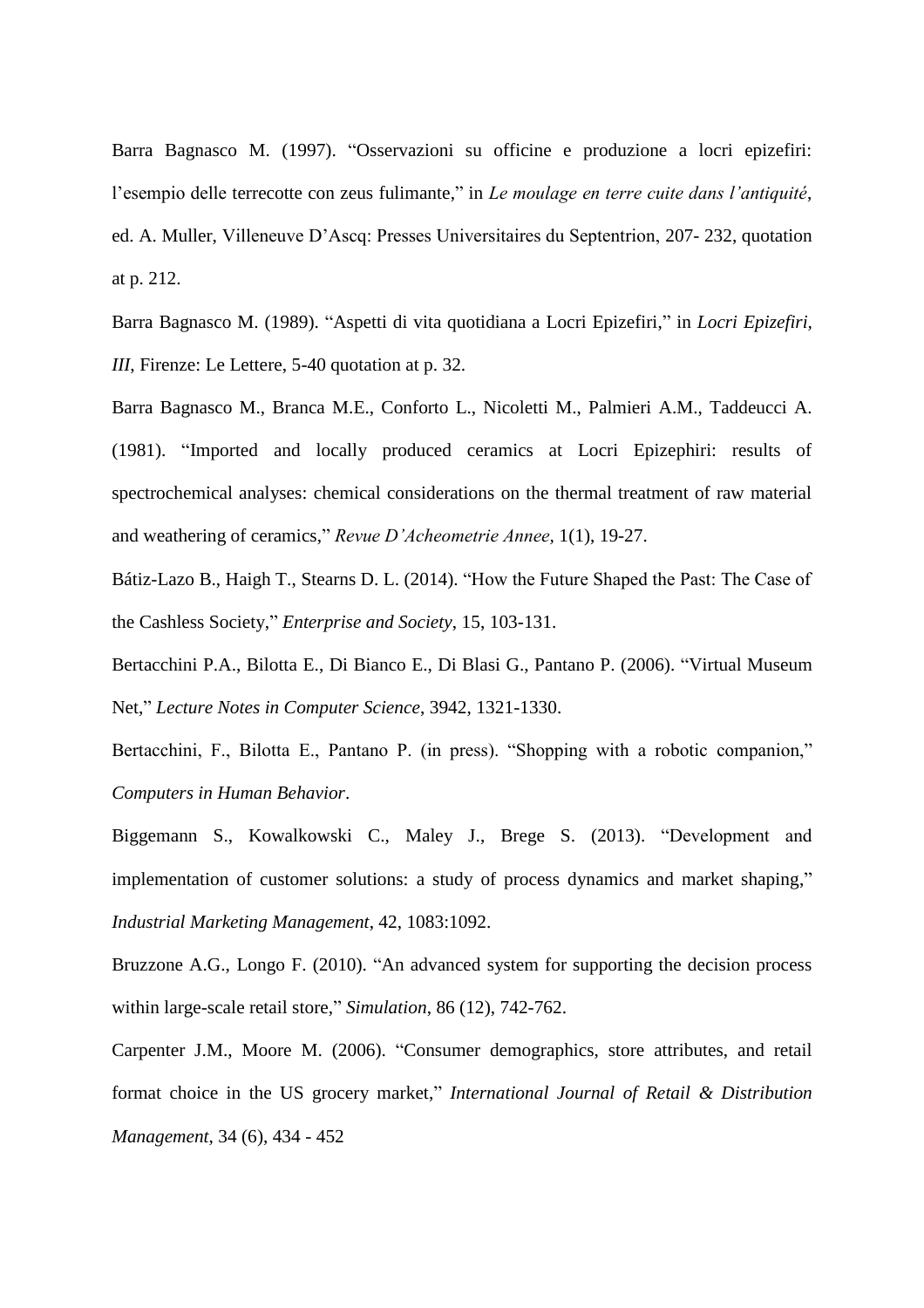Demirkan H., Spohrer J. (2014). "Developing a framework to improve virtual shopping in digital malls with intelligent self-service systems," *Journal of Retailing and Consumer Services*, 21 (5), 860-868.

Dennis C., Michon R., Brakus J.J., Newman A., Alamanos E. (2012). "New insights into the impact of digital signage as a retail atmospheric tool," *Journal of Consumer Behaviour*, 11(6), 454-466.

Dennis C., Newman A., Michon R., Brakus J.J., Wright T.L. (2010). "The mediating effects of perception and emotion: digital signage in mall atmospherics," *Journal of Retailing and Consumer Services, 17* (3), 205-215.

Di Martino P., Vasta M. (2015). "Happy 150th anniversary, Italy? Institutions and economic performance since 1861," *Enteprise & Society*, 16 (2), 291-312.

Evans J.R. (2011). "Retailing in perspective: the past is a prologue to the future," *International Review of Retail, Distribution and Consumer Research*, 21 (1), 1-31.

Farrag D.A., El Sayed I.M., Belk R.W. (2010). "Mall shopping motives and activities: A multimethod approach," *Journal of International Consumer Marketing*, 22 (2), 95-115.

Felice E., Vecchi G. (2015). "Italy's modern economic growth, 1861-2011," *Enterprise & Society*, 16 (2), 225-248.

Fowler C. (1998). "Changes in Provincial Retail Practice during the Eighteenth Century, with Particular Reference to Central-Southern England," *Business History*, 40 (4), 37-54.

Gonzalez-Benito O. (2005). "Spatial competitive interaction of retail store formats: modeling proposal and empirical results," *Journal of Business Research*, 58 (4), 457-466.

Goodman R., Coiacetto E. (2012). "Shopping streets or malls, changes in retail form in Melburne and Brisbane," *Urban Policy and Research*, 30 (3), 251-273.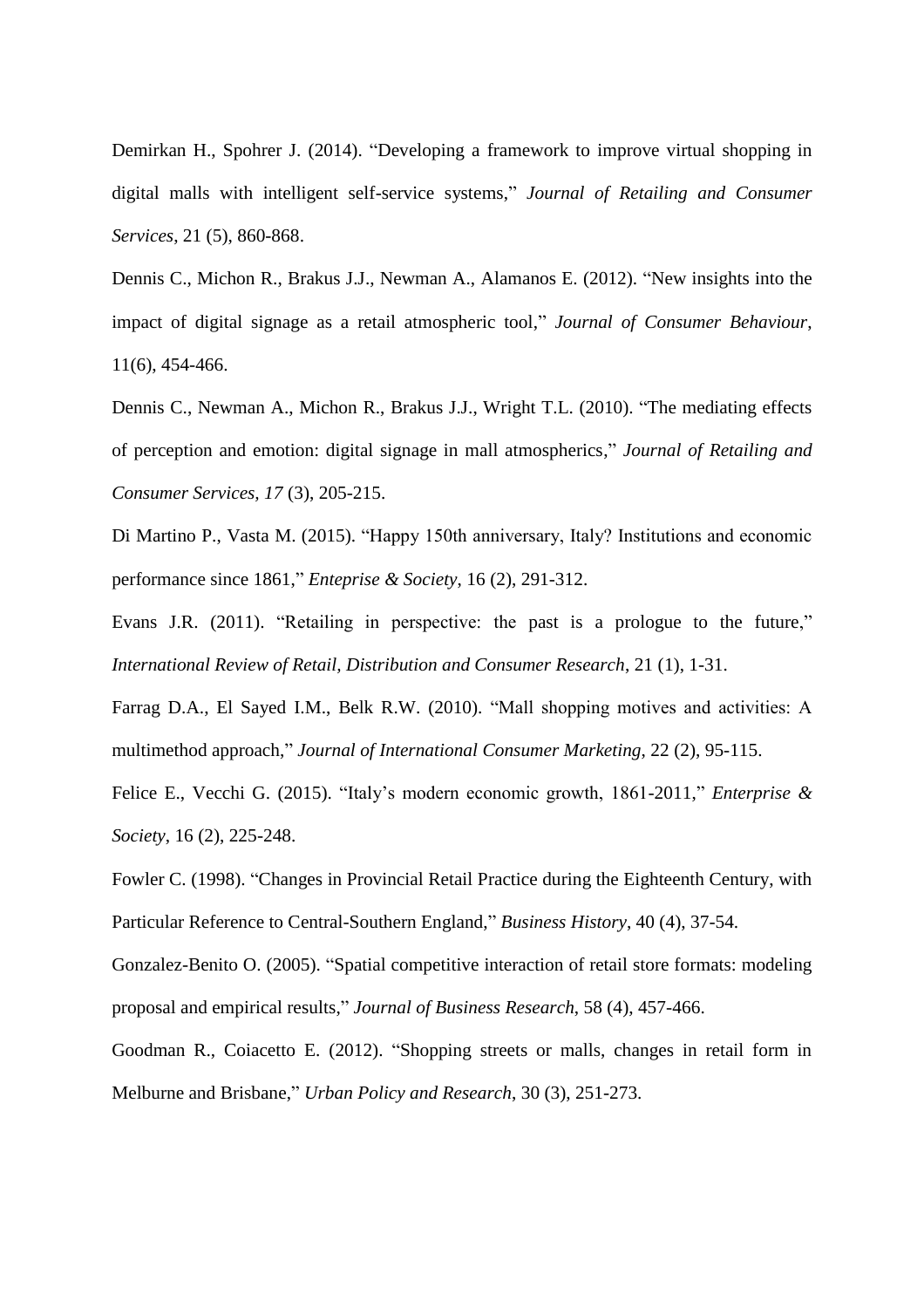Hagberg J., Sundstrom M., Egels-Zandén N. (2016). "The digitalization of retailing: an exploratory framework," *International Journal of Retail & Distribution Management*, 44 (7), 694-712.

Hilton M. (1998). "Retailing History as Economic and Cultural History: Strategies of Survival by Specialist Tobacconists in the Mass Market," *Business History*, 40 (4), 115-137. Hodson D. (1998). "'The Municipal Store': Adaptation and Development in the Retail Markets of Nineteenth-Century Urban Lancashire," *Business History*, 40 (4), 94-114.

Hopping D. (2000). "Technology in retail," *Technology in Society*, 22, 63-74.

Howard E. (2007). "New shopping centres: is leisure the answer?," *International Journal of Retail & Distribution Management*, 35 (8), 661 – 672.

Johnson K.K.P., Kim H.-Y., Mun J.-M., Lee J.Y. (2015). "Keeping customers shopping in stores: interrelationships among store attributes, shopping enjoyment, and place attachment," *The international Review of Retail, Distribution and Consumer Research*, 25 (1), 20-34.

Jones M.A. (1999). "Entertaining shopping experiences: an exploratory investigation," *Journal of Retailing and Consumer Services*, 6 (3), 129-139.

Kang J.-Y. M., Mun J.M., Johnson K.K.P. (2015). "In-store mobile usage: downloading and usage intention toward mobile location-based retail apps," *Computers in Human Behavior*, 46, 210-217.

Klein J.F., Faalk T., Esch F.-R., Gloukhovstev A. (2016). "Linking pop-up brand stores to brand experience and word of mouth: the case of luxury retail," *Journal of Business Research*, 69, 5761-5767

Kotler P. (1973). "Atmospheric as a marketing tool," *Journal of Retailing*, 49, 42–49.

Maglio, P.P., Spohrer, J. (2013). "A service science perspective on business model innovation," *Industrial Marketing Management*, 42, 665-670.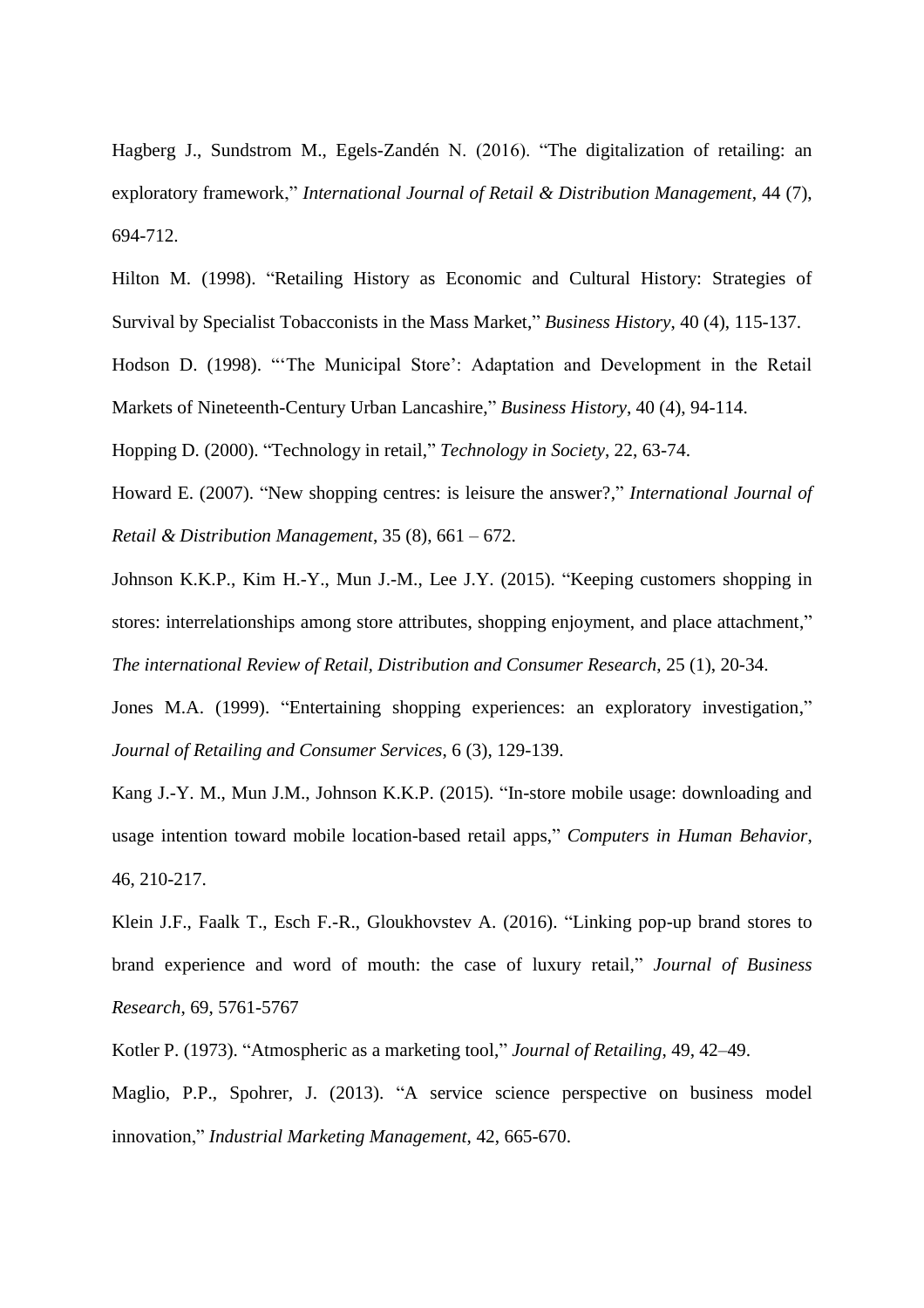Mitchell I. (2010). "Innovation in non-food retailing in the early nineteenth century: the curious case of the bazaar," *Business History*, 52 (6), 875-891.

Mitchell I. (2014). T*radition and Innovation in English Retailing, 1700 to 1850: Narratives of Consumption*. Farnham: Ashgate Publishing Limited.

Neslin, S.A., Shankar V. (2009). "Key issues in multichannel customer management: current knowledge and future directions," *Journal of Interactive Marketing*, 23, 70-81.

Nuvolari A., Vasta M. (2015). "The ghost in the attic? The Italian national innovation system in historical perspective, 1861-2011," *Enterprise & Society*, 16 (2), 270-290.

Oh, J., Fiorito, S.S., Cho H., Hofacker C.F. (2008). "Effects of design factors on store image and expectation of merchandise quality in web-based stores," *Journal of Retailing and Consumer Services*, 15 (4), 237-249.

Oppewal, H., Timmermans H.J.P., Louviere J.J. (1997). "Modelling the effects of shopping centre size and store variety on consumer choice behaviour," *Environment and Planning A*, 29, 1073-1090.

Ordanini A., Parasuraman A. (2011). "Service innovation viewed through a service-dominant logic lens: A conceptual framework and empirical analysis," *Journal of Service Research*, 14 (1), 3-23.

Papagiannidis S., Bourlakis M., Alamanos E., Dennis C. (in press). "Preferences of smart shopping channels and their impact on perceived wellbeing and social inclusion," *Computers in Human Behavior*.

Papagiannidis S., Pantano E., See-To E., Dennis C., Bourlakis M. (2017). "To immerse or not? Experimenting with two virtual retail environments," *Information Technology & People*, 34 (1), 163-188.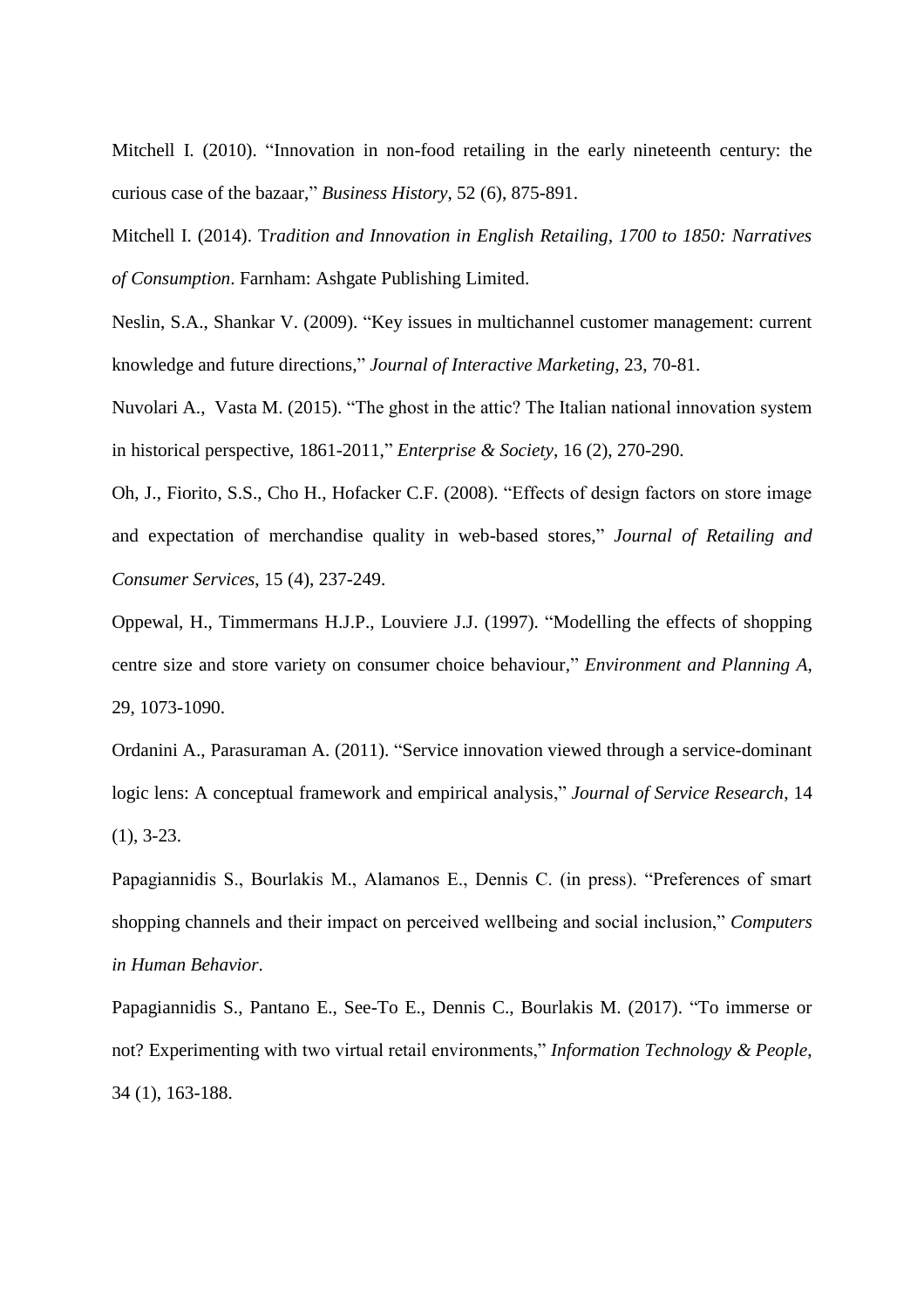Pantano E., Gandini A. (*in press*). "Exploring the forms of sociality mediated by innovative technologies in retail settings," *Computers in Human Behavior.*

Pantano E., Priporas C.V., Sorace S., Iazzolino G. (2017). "Does the innovation-orientation lead to retail industry growth? Empirical evidence from patent analysis," *Journal of Retailing and Consumer Services*, 34, 88-94.

Pantano E. (2016). "Engaging consumer through storefront: evidences from integrating interactive technologies," *Journal of Retailing and Consumer Services*, 28, 149-154.

Poncin I., Momoun M.S.B. (2014). "The impact of 'e-atmospherics' on physical stores," *Journal of Retailing and Consumer Services*, 21 (5), 851-859.

Rajagopal (2009). "Growing shopping malls and behaviour of urban shoppers," *Journal of Retail & Leisure Property*, 8 (2), 99-118.

Roy S.K., Blaji M.S., Sadeque S., Nguyen B., Melewar T.C. (in press). "Constituents and consequences of smart customer experience in retailing," *Technological Forecasting and Social Change.*

Sorescu A., Frambach R.T., Singh J., Rangaswamy A., Bridges C. (2011). "Innovations in retail business models," *Journal of Retailing,* 87 (S1), s3-s16.

Squitieri C. (2012). "Centocamere, il quartiere abitativo-artigianalae di Locri-Epizefiri: un esempio di edilizia privata in Magna Grecia," in *Seguendo le trace degli antichi*, Società Friulana di Archeologia: Udine, Italy.

Stobart J., Hann A. (2004). "Retailing revolution in the Eighteenth Century? Evidence from North-West England," *Business History*, 46 (2), 171-194.

Teller C., Elms J.R. (2012). "Urban place marketing and retail agglomeration customers," *Journal of Marketing Management*, 28 (5-6), 546-567.